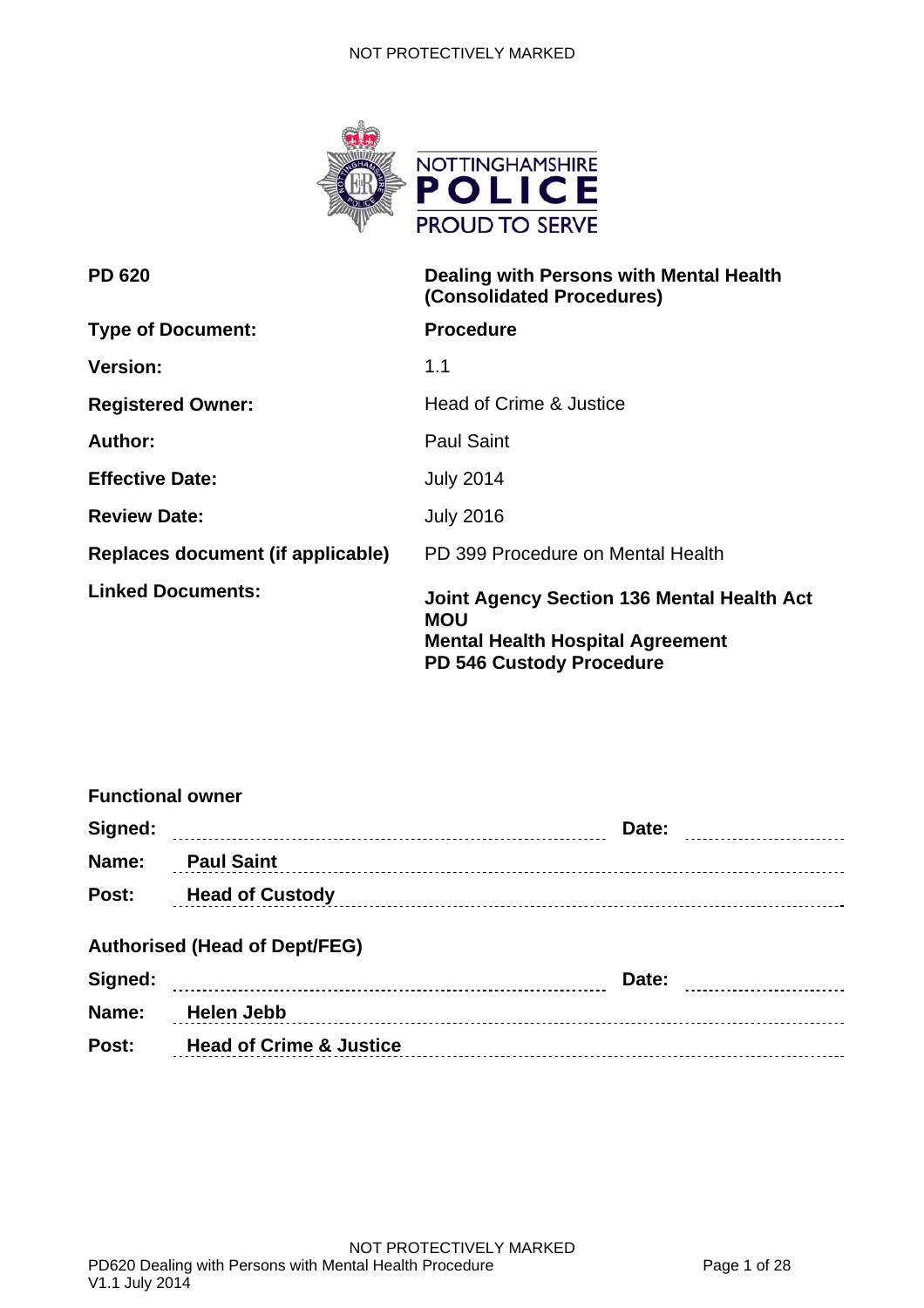# **Table of Contents**

| SECTION 3 |                                                                                 |  |
|-----------|---------------------------------------------------------------------------------|--|
|           | DEFINITIONS OF MENTAL ILL HEALTH AND LEARNING DISORDER 4                        |  |
|           | MENTALLY DISORDERED PERSONS IN A PUBLIC PLACE (SECTION 136 MHA)  4              |  |
|           |                                                                                 |  |
|           | 4.1.2 Guidance to determine if the threshold for Section 136 has been reached 5 |  |
|           |                                                                                 |  |
|           |                                                                                 |  |
|           |                                                                                 |  |
|           |                                                                                 |  |
|           |                                                                                 |  |
|           |                                                                                 |  |
|           | Role of Forensic Medical Examiner (FME) for Section 136 detentions10            |  |
|           |                                                                                 |  |
|           |                                                                                 |  |
|           |                                                                                 |  |
|           |                                                                                 |  |
|           |                                                                                 |  |
|           |                                                                                 |  |
|           |                                                                                 |  |
|           |                                                                                 |  |
|           |                                                                                 |  |
|           |                                                                                 |  |
|           |                                                                                 |  |
|           |                                                                                 |  |
|           | 4.5.2 Procedures for dealing with mentally disordered suspects 16               |  |
|           |                                                                                 |  |
|           |                                                                                 |  |
|           |                                                                                 |  |
|           |                                                                                 |  |
|           |                                                                                 |  |
|           |                                                                                 |  |
| APPENDIX. |                                                                                 |  |
| A)        |                                                                                 |  |
| B)        |                                                                                 |  |
| C)        |                                                                                 |  |
| D)        | THE ROLE OF NOTTINGHAMSHIRE COMMUNITY FORENSIC TEAMS IN                         |  |
|           |                                                                                 |  |
|           |                                                                                 |  |

# <span id="page-1-0"></span>**SECTION 1 VERSION CONTROL**

| <b>Version</b><br>No. | <b>Date</b>   | Post Holder /<br><b>Author</b>     | <b>Post</b>                       | <b>Reason for Issue</b>                      |
|-----------------------|---------------|------------------------------------|-----------------------------------|----------------------------------------------|
| 1.0                   | April<br>2013 | Paul Saint /<br><b>Andy Rourke</b> | Head of<br>Custody                | Consolidation of<br>procedures               |
| 1.1                   | July 2014     | Neil Fletcher                      | Policy &<br><b>Change Officer</b> | Review of procedure -<br>no changes required |

NOT PROTECTIVELY MARKED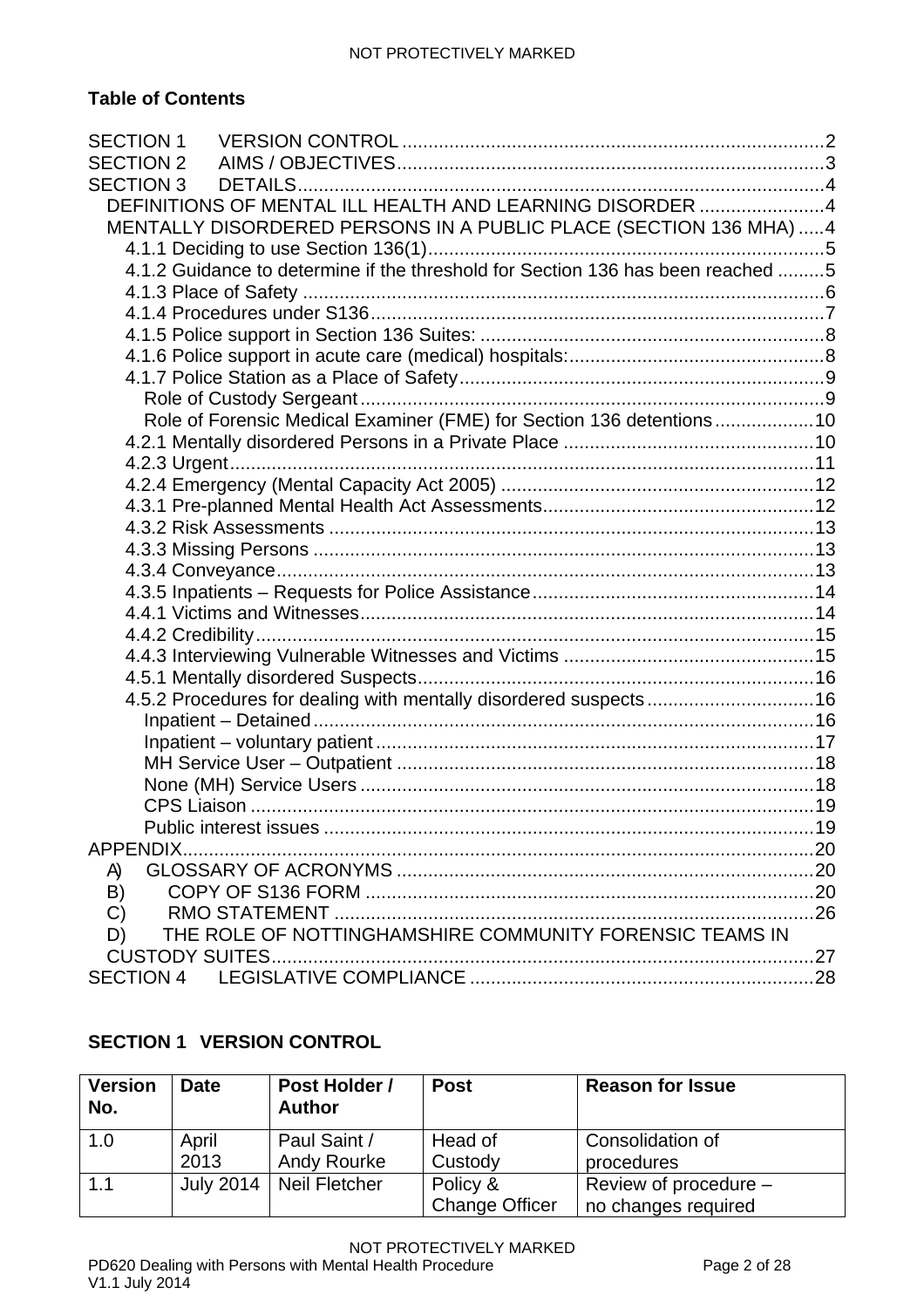# <span id="page-2-0"></span>**SECTION 2 AIMS / OBJECTIVES**

In any given year at least 1 in 4 adults in the UK will experience some form of mental ill health. Whether mental disorder is short or long term, its effect on those suffering from it, their family, friends and general community can be significant.

People with mental ill health or learning disabilities often suffer discrimination and stigma because of their condition – from low-level harassment to serious violence and murder.

Whilst the vast majority of persons with mental disorder never come to the attention of the police there will be many occasions on which the police become involved with persons with mental ill health who may be victims, witnesses, suspects, missing or a risk to either themselves or others.

This document is intended as a consolidated guide to the powers and procedures in place to assist in dealing with persons with mental ill health or learning difficulties.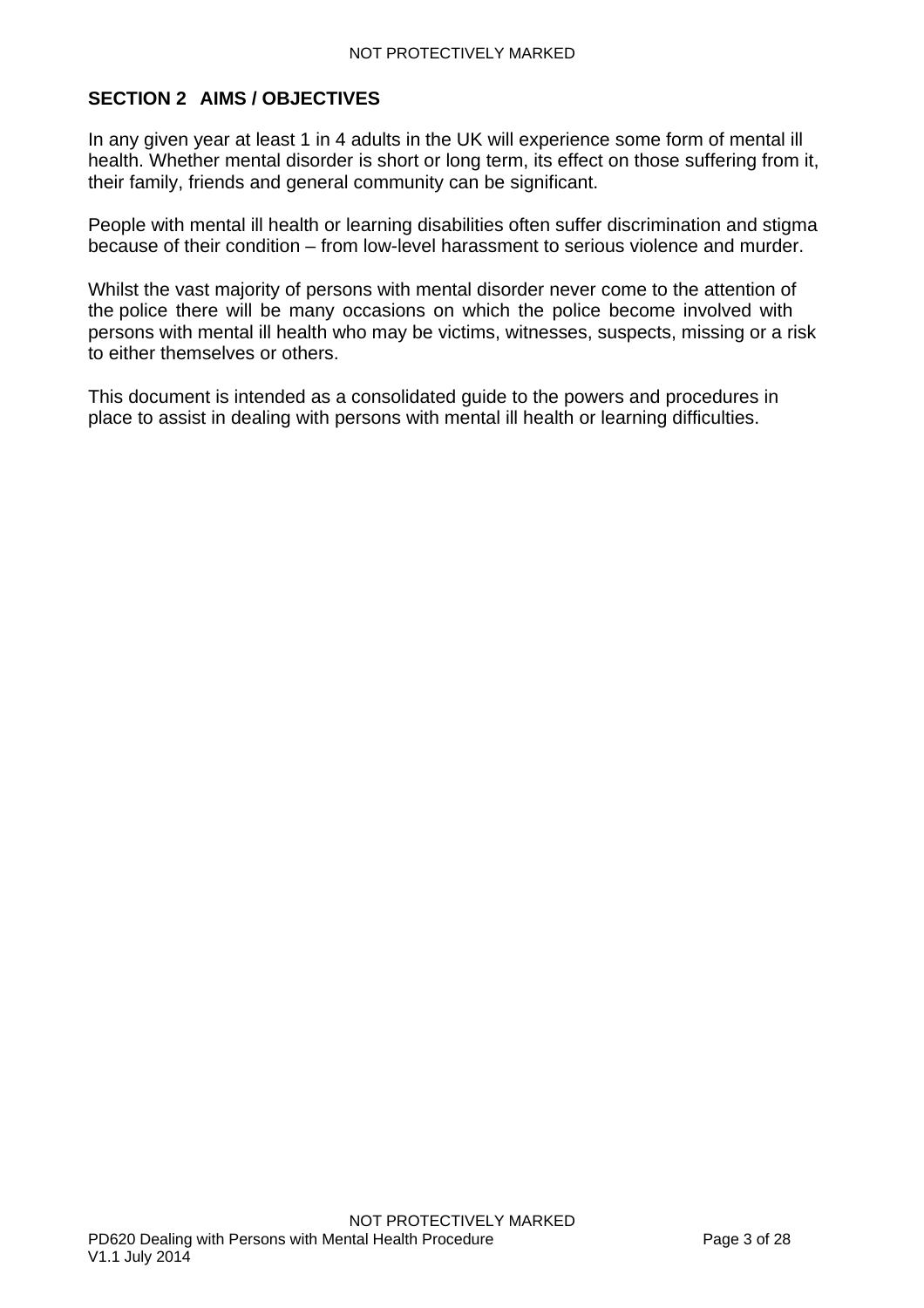## <span id="page-3-0"></span>**SECTION 3 DETAILS**

### <span id="page-3-1"></span>**DEFINITIONS OF MENTAL ILL HEALTH AND LEARNING DISORDER**

Terminology relating to mental ill health and learning disability can be complex and changes over time. The term mental ill health is used in this document to include mental disorder, mental illness and mental health needs, together with those suffering mental distress at the time of contact with the police, whether or not formally diagnosed as or accessing mental health services.

Mental ill health can therefore include severe and enduring conditions (e.g. schizophrenia, bipolar affective disorder etc.), and more common problems including depression, phobias, and self harm (including vulnerability to suicide). It includes 'mental disorder' as defined in Section 1(2) Mental Health Act 1983, which states:

*'Mental disorder'* means any disorder or disability of the mind; and *'mentally disordered'*  shall be construed accordingly. The condition may be either permanent or temporary.

Learning disability, sometimes referred to as learning difficulty or intellectual disability, is defined by Section 1(40 of the Mental Health Act 1983 as:

## *'A state of arrested or incomplete development of the mind which includes significant impairment of intelligence and social functioning.'*

There are many types of learning disability, ranging from mild to severe. Persons with learning disability may be extremely vulnerable and suggestible, although their condition may not be immediately or readily apparent.

For the purpose of this document the term 'mental disorder' includes both mental ill health and learning difficulty and is interchangeable with them unless specifically stated.

## <span id="page-3-2"></span>**MENTALLY DISORDERED PERSONS IN A PUBLIC PLACE (SECTION 136 MHA)**

Section 136(1) states that:

*"If a constable finds in a place to which the public have access a person who appears to him/her to be suffering from mental disorder and to be in immediate need of care or control, the constable may, if s/he thinks it necessary to do so in the interests of that person or for the protection of other persons, remove that person to a place of safety…"*

A person may be detained for a maximum of 72 hours but should be seen as soon as is practicable.

The power can only be exercised in a public place, and is available whether or not the person has committed an offence. However when a substantive offence may have been committed the person it is generally more appropriate to arrest for the offence and convey to a custody suite, rather than detain under Section 136. In such circumstances a mental health assessment can be conducted in custody if required.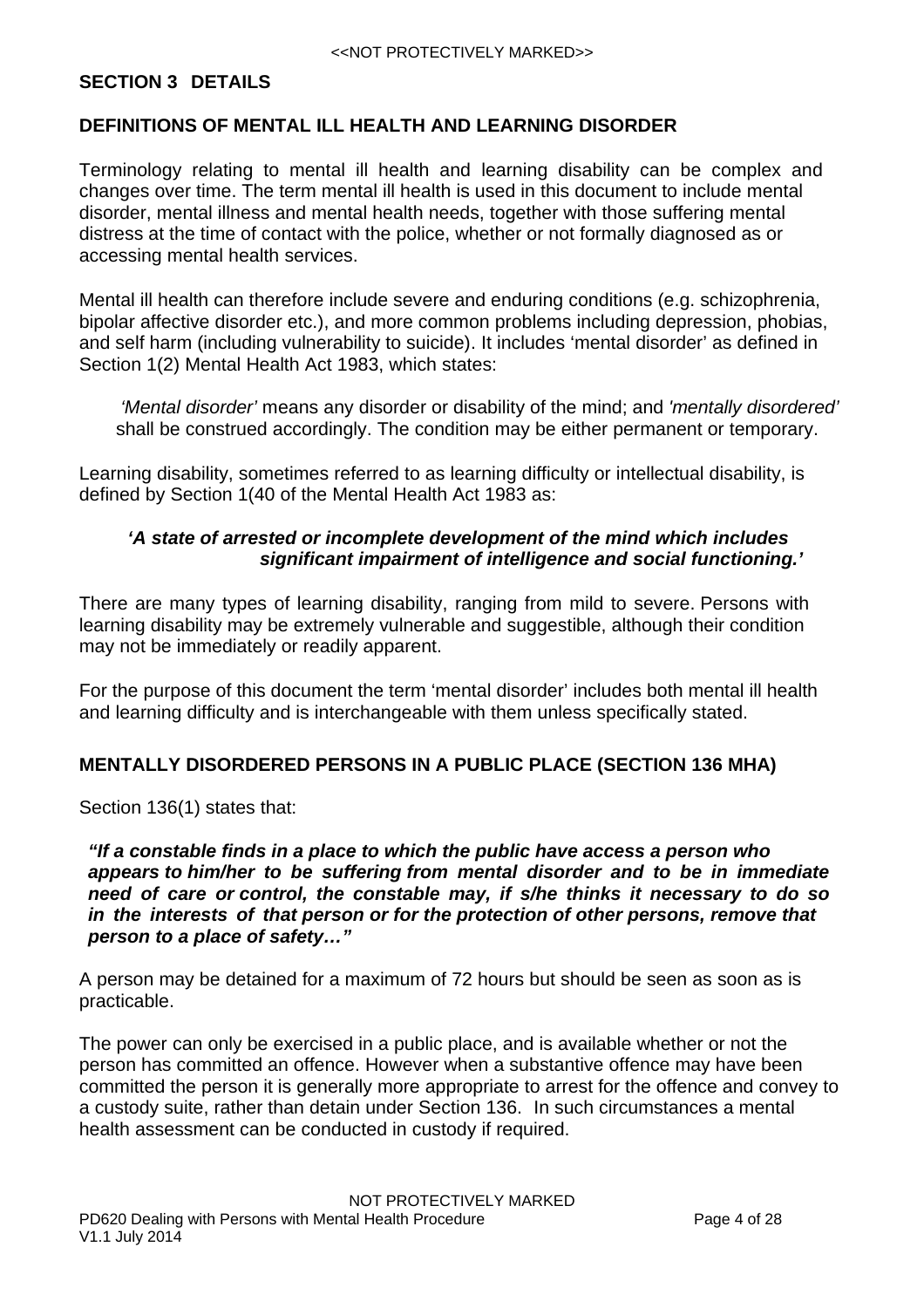As a general rule arrest for an offence should be considered when the offence is recordable and/or when previous attempts at diversion outside the criminal justice system have been ineffective. Detention under Section 136 should be used where there are no offences, or where any offences are of a minor nature and do not warrant action within the criminal justice system.

A person detained under Section 136 may later be arrested for an offence but once arrested for an offence cannot then be detained under Section 136.

# <span id="page-4-0"></span>**4.1.1 Deciding to use Section 136(1)**

Either finding or being directed towards a person with mental disorder in a public place is not enough in itself to detain under section 136. The power to remove requires 4 conditions to be fulfilled before police act.

- The person must be found in a public place\*
- The person must appear to the officer to be suffering from mental disorder
- They must appear to the officer be in immediate need of care or control
- The officer must think they need removing in their own interests or for the protection of others

The clear implication is that the officer must believe the person or someone else will suffer some kind of harm if they do not take action to remove them. Simply behaving in an odd or unusual way does not necessarily mean they should be removed. The power to remove under section 136 does not require police officers to make a diagnosis of someone's mental state, but encourages officers, who believe in good faith that someone is mentally ill and requires immediate care and control, to remove them to a place of safety. It is also important to recognise that people who are deaf or who have other disabilities may act in ways that may give the impression they are mentally ill.

# *\*A person must not be persuaded to leave a private place and enter a public place simply to enable use of this power*

# <span id="page-4-1"></span>**4.1.2 Guidance to determine if the threshold for Section 136 has been reached**

Simply acting in a way that is different from what might be considered to be normal is not in itself a reason to interfere with a person's freedom to go about their lawful business in a public place. The following considerations will aid decisions about using section 136 to detain an individual who appears to have mental illness in a public place. These describe some of the behaviour that might accompany mental illness but might not, on their own, justify immediate removal using Section 136.

- The person is engaging in irrational, inappropriate or bizarre conversation or behaviour. (Be aware and consider that certain behaviours are normal within the context of that persons culture for example praying out loud in public is a normal accepted occurrence in some religious groups).
- They are talking about seeing things or hearing voices which you cannot see or hear.
- They are putting themselves in danger, for example walking into the path of moving traffic or on railway lines.
- They are engaged in threatening behaviour towards others for no obvious reason.
- They have been asking for help with their mental condition.

NOT PROTECTIVELY MARKED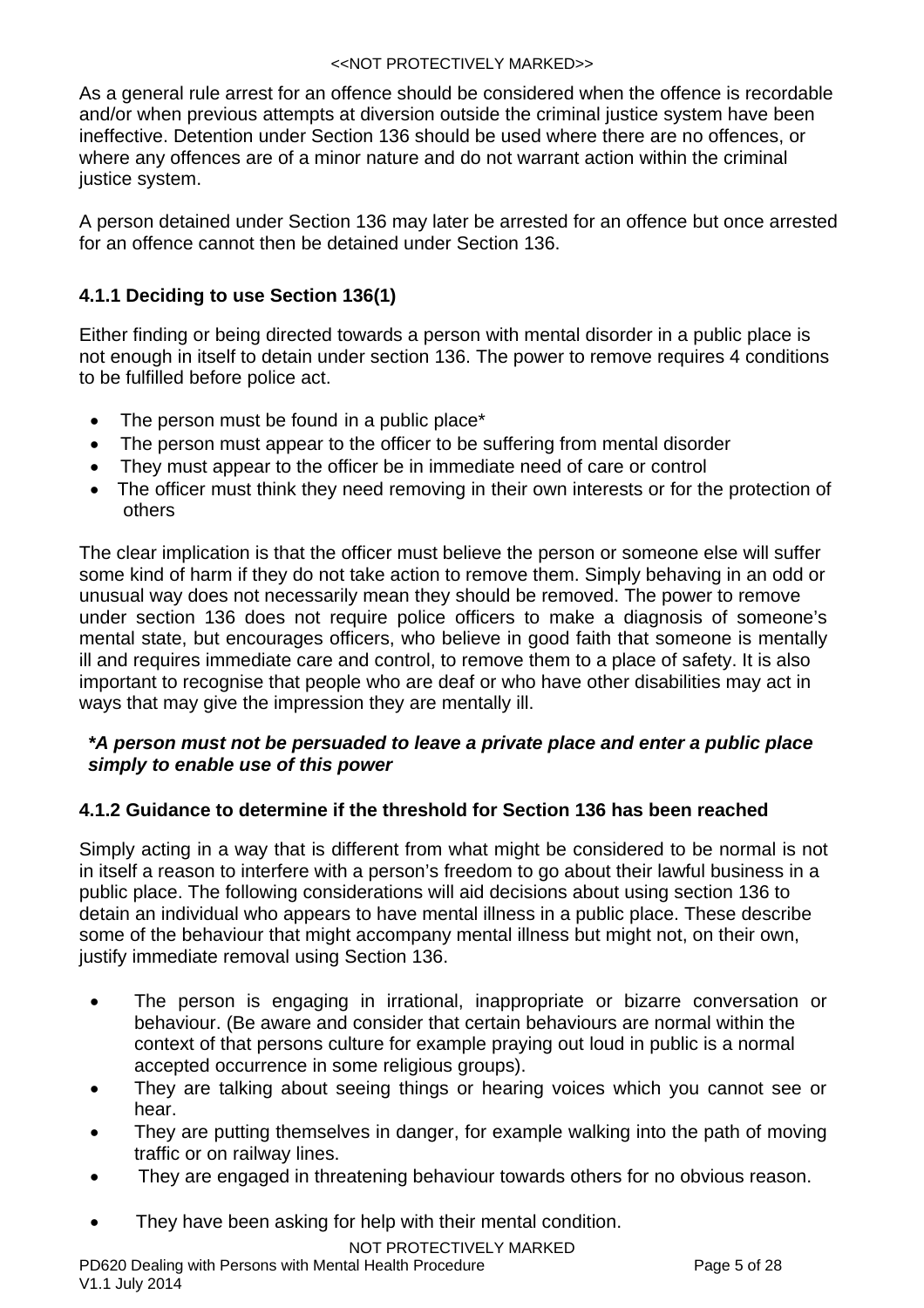- They are threatening or engaged in self-harm or suicide.
- Paranoid beliefs or delusions
- The person is removing clothing for no apparent reason.
- The person is confused, disorientated or agitated or unresponsive.
- **•** Extreme volatility
- Hyperventilation
- Tripping, falling over, bumping into things
- Physical signs of severe malnourishment and self neglect
- There is an immediate risk of harm through perhaps assaults on others

Ask yourself:

- What is the degree of threat to themselves or others?
- Based upon their current behaviour and what you know about them, what do you believe will happen if you walk away and don't detain them?

In some circumstances the behaviour of the person may demand immediate action but where time permits the following information sources can help to assess the need for detention using the power.

- Information from police databases (PNC, intelligence etc.)
- Friends, relatives, neighbours, professionals with previous knowledge.

## <span id="page-5-0"></span>**4.1.3 Place of Safety**

It is recognized that the preferred Place of Safety as outlined in the Code of Practice should be a designated 136 suite in a hospital:

For Ashfield, Mansfield, Newark and Bassetlaw this is at Kings Mill Hospital

## **The Lucy Wade Unit, 01623 785743**

• For Nottingham City, Gedling, Broxtowe and Rushcliffe this is at QMC

## **Cassidy Unit, 07827833720**

The Section 136 Suite will always be the Place of Safety other than:

- When the person has urgent medical needs, in which case it should be the nearest Emergency Department
- In exceptional circumstances when the person presents an unmanageable risk to self or others which can only be dealt with in a police custody environment, for example where a person is presenting as aggressive / violent.
- When other Places of Safety, including friends' and relative's home and care homes may be more appropriate. E.g. this should be considered in relation to elderly persons who could be detained at a Day Centre, Care Home or home of a relative or friend.

NB Police stations should only be used as a place of safety in exceptional circumstances where detention elsewhere would present an unmanageable risk to the detainee, staff or other persons.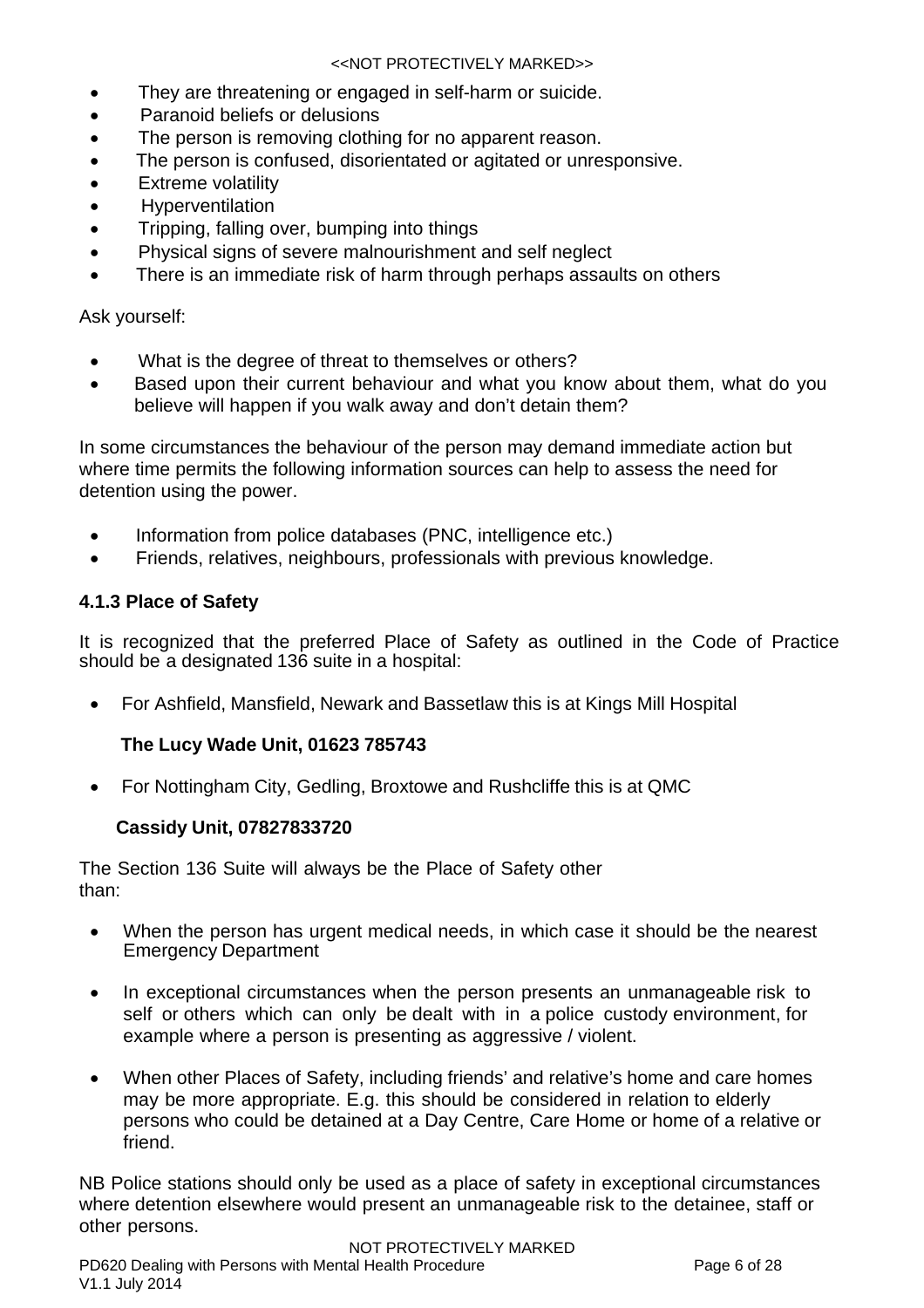Violent behaviour may be connected to certain mental health conditions and should not prevent acceptance at a Section 136 unit unless unmanageable.

Intoxication, whether through drink or drugs, does not in itself present an unmanageable risk and does not preclude acceptance at a dedicated Section 136 suite unless the degree of intoxication etc. is so acute as to require urgent treatment in a hospital Emergency Department.

# <span id="page-6-0"></span>**4.1.4 Procedures under S136**

A police officer who is considering use of Section 136 in a public place as defined by the Public Order Act and the Crime and Disorder Act 1998 will have a number of options available:

- Wherever possible the police officer should seek to assist the person by obtaining their consent to any action and should avoid using the power to detain under Section 136
- With the person's agreement, to return them home or to their place of residence (which may be a hospital or Care Home). When the person is dealt with in this way, the police officer should be satisfied that appropriate care and support is available at their place of residence.
- If the person is already subject to detention in hospital under the Mental Health Act 1983, then they may be returned directly to the appropriate psychiatric in-patient facility. In these circumstances the police officer should make contact with the appropriate hospital to check that they have the legal authority to return the person and that it is appropriate to do so (see also separate protocol regarding missing persons and absconders from Mental Health Services)
- Children and young persons under 18 should only be considered for section 136 when other alternatives (including safeguarding powers if appropriate) have been considered. To assist this, if practicable, the police officer should liaise with the Children's Department of the relevant Local Authority or outside Monday-Friday 9-5, the relevant Emergency Duty Team
- Detention under S136 is an arrest. The detained person must be informed at the time of arrest that he/she has been detained under S136 of the mental Health Act to be taken to a place of safety for their own care and protection. A person so arrested may be subject to search and physical restraint if appropriate.
- If the person appears to be physically ill or is suspected of having taken an overdose and is in need of urgent medical attention then they should be taken to the nearest Emergency Department. If the person lacks the capacity to make this decision and it's an urgent situation, the police must make this decision based on their assessment of the person's best interests. Ambulance staff may be consulted in making that decision. This could be an alternative to or in addition to use of Section 136
- Other than in such (physical) medical emergencies, the local Section 136 duty nurse should be contacted immediately – to discuss the most appropriate Place of Safety, which would only exceptionally be the Police Station. The decision would be based on the police risk assessment at that point in time. The journey to the suite must not commence until the authorisation is given by Section 136 duty nurse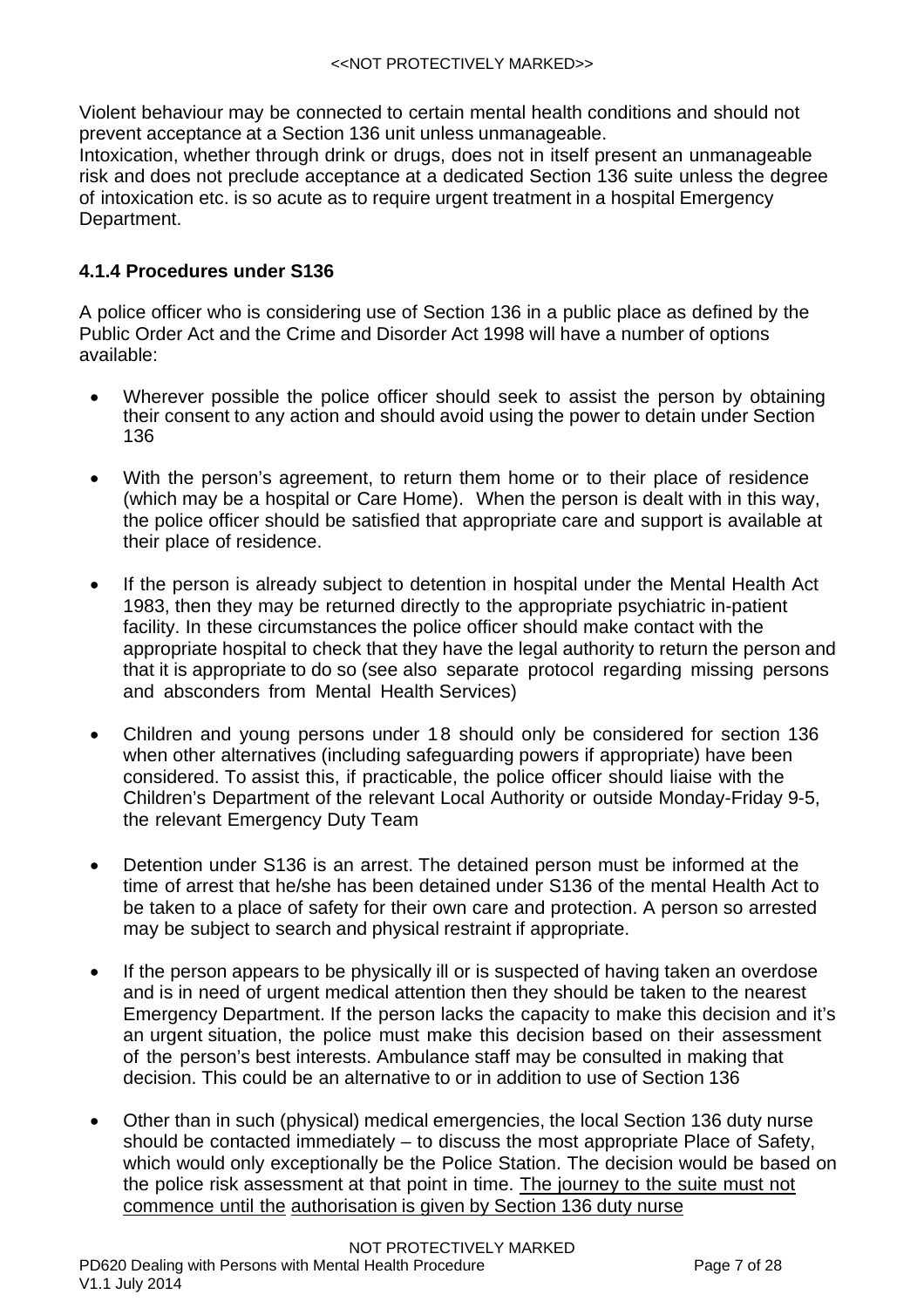- The principle of respect as well as risk assessment of health and safety to all concerned should be considered in relation to conveyance. If at all possible an ambulance should be the first choice in recognition that the person has not committed a criminal offence. It may occasionally confer more dignity to remove the person from a public place in a police vehicle if the ambulance is likely to be delayed
- Police officers have the power to search a person as they would a person arrested for an offence including those who are taken to the Place of Safety suite.
- Any Place of Safety, whether hospital or police station, may not accept a person whose detention was unlawful (for instance a S136 'detention' on private property). In such circumstances it is the responsibility of the arresting/escorting officer to consider the use of alternative powers of arrest (if appropriate) and the need to protect the detainee, public and staff.

# <span id="page-7-0"></span>**4.1.5 Police support in Section 136 Suites:**

- Escorting officers must remain with the detainee until the Suite Staff are satisfied that the detainee can be managed safely.
- Escorting officers must inform Suite Staff of the circumstances and grounds for the detention and any other relevant information, including concerns regarding physical health, any suggestion of drink or drugs consumption, any use of force or restraint and any information concerning risks or threats to or from the detained person. A PNC check must be completed by the police and healthcare staff informed of any relevant warning markers.
- From time of detention until examination and assessment are completed, the person is deemed to be in lawful custody and can be detained and restrained at the place of safety by police and/or members of health staff.
- Escorting officers must complete part 1 of the Section 136 monitoring form, a copy of which must be retained by them and forwarded to CJ development.

# <span id="page-7-1"></span>**4.1.6 Police support in acute care (medical) hospitals:**

Physical health needs must always be prioritised over mental health assessment needs. In a physical medical emergency the person must be conveyed directly to the nearest appropriate hospital emergency department irrespective of any mental ill health issues.

- Escorting officers must remain with the detainee until hospital staff are satisfied that the detainee can be managed safely and/or a mental health assessment has been completed. All practical steps possible should be taken to ensure the earliest release of police officers from such duties. This includes having a mental health professional in attendance. If there is a disagreement about the release of police officers this should be decided between the Emergency Department Senior Clinician and the Duty Inspector for the escorting police and the Section 136 duty nurse.
- From time of detention until examination and assessment are completed, the person is deemed to be in lawful custody and can be detained and restrained at the place of safety by police and/or members of health staff.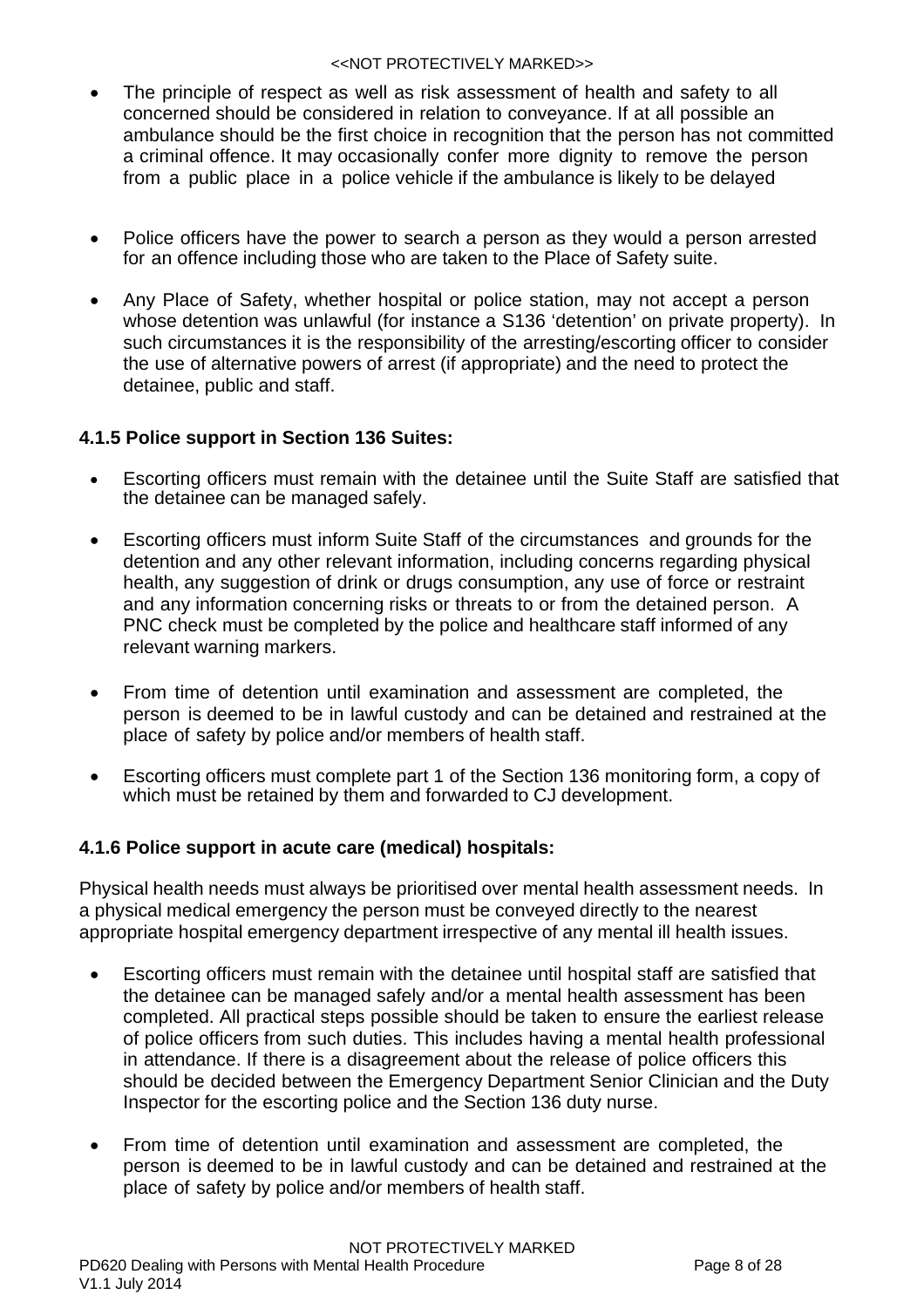- Escorting officers inform hospital staff of the circumstances and grounds for the detention and any other relevant information, including concerns regarding physical health, any suggestion of drink or drugs consumption, any use of force or restraint and any information concerning risks or threats to or from the detained person. A PNC check must be completed by the police and healthcare staff informed of any relevant warning markers
- Escorting officers must complete part 1 of the Section 136 monitoring form, a copy of which must be retained by them and forwarded to CJ development.
- In order to preserve the dignity of the person detained, and minimise risks to the detainee, public, hospital staff and escorting officers, it is good practice for hospitals to provide a room isolated from the public in which the detainee and escorting officers can wait pending assessment and/or treatment. Escorting officers should request the use of such a room on arrival at hospital.

# <span id="page-8-0"></span>**4.1.7 Police Station as a Place of Safety**

(In the **exceptional event** that a person detained under Section 136 is taken to a police station):

# <span id="page-8-1"></span>**Role of Custody Sergeant**

- Ascertain reason and grounds for arrest and authorise detention (if appropriate).
- Ensure risk assessment conducted and detention managed in accordance with force 'Safer Detention' procedures.
- Ensure relevant S136 nurse notified and agree with him/her if/when it is possible to transfer to a dedicated S136 facility or whether assessment at police station is necessary.
- Act in accordance with PACE guidelines. This confers the power to ascertain what items the person has on them, remove items if permitted and to search the person as necessary for this
- Obtain and record as much detail about the detainee as possible including the name of the person's GP, family contacts, the reason for detention and any involvement with the mental health services. **The detaining Police Officers' concerns about risk issues must be passed on to the FME, 136 Duty Nurse and AMHP**
- Request attendance of the FME to assess if the person is 'fit to detain'.
- In the event assessment at the police station is necessary immediately notify and request the attendance of the relevant AMHP and FME
- Give AMHP/FME each other's contact details so that they can liaise to plan the assessment.
- NOT PROTECTIVELY MARKED A mental health assessment may not be possible while a person is under the influence of drink/drugs. This applies only when the person is not fit to be interviewed and would not apply to mild intoxication. In such circumstances the AMHP should be informed and be readily available but may not attend until an FME has confirmed fitness for assessment. If a detainee's intoxication is such as to warrant deferred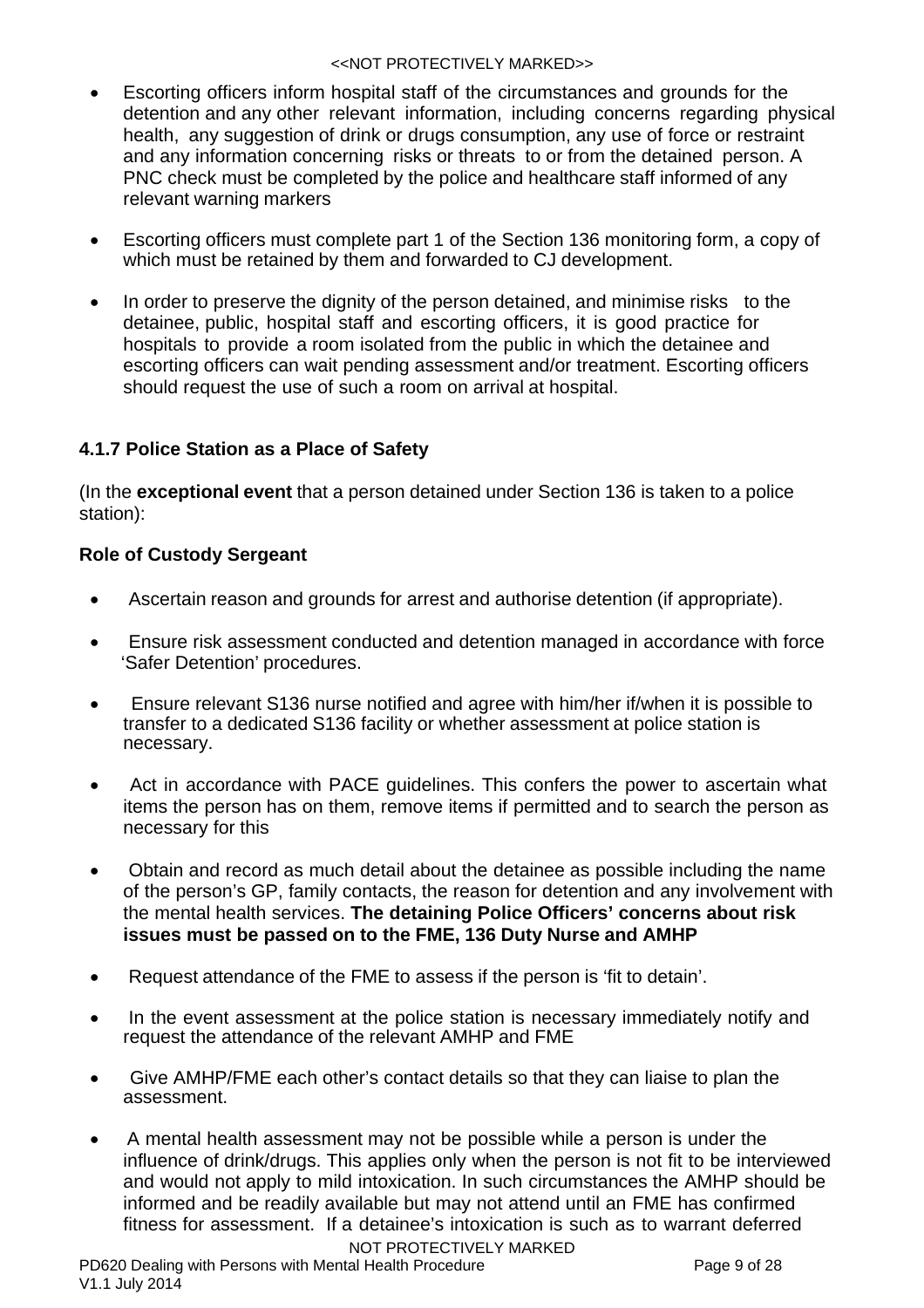assessment he/she must be seen by the FME to consider fitness to detain.

- Ensure request and attendance times are entered into custody record.
- Ensure a rights leaflet is given and verbally explained to the person, ensuring that the person understands their right to have a solicitor present and request contact with a friend, relative or advocate. They should be available electronically in several languages.
- Consider whether an appropriate adult should be involved.
- Ensure the arresting escorting officers complete part 1 of the monitoring form on arrival, and that the AMHP completes part 2 before departure.

# <span id="page-9-0"></span>**Role of Forensic Medical Examiner (FME) for Section 136 detentions**

The FME should ideally be Section 12 approved, in line with the recommendations in 10.27 of the Code of Practice and:

- Attend as soon as practicable and in any case **within 1 hour** of being requested and assess fitness to detain
- Provide an initial mental health screening including assessment of fitness for assessment. NB. Mild intoxication should not necessarily prevent mental health assessment
- Liaise appropriately with other professionals particularly recognizing that it is best practice to wait for the AMHP to jointly conduct the full mental health assessment
- Document the assessment and communicate this to the relevant mental health services.

## <span id="page-9-1"></span>**4.2.1 Mentally disordered Persons in a Private Place**

Section136 cannot and must not be used on private property. A number of other powers can, however, be considered depending on the risks and urgency of the situation. As with S136 it must be emphasised that if a substantive criminal offence is suspected the person should be arrested for the criminal offence and taken to a custody suite, where a mental health assessment can then be conducted if appropriate.

## **4.2.2 None urgent**

Officers and staff may attend incidents or come into contact with persons who, whilst not presenting an immediate risk to themselves or others, are nevertheless believed to be in need of care or support. In such circumstances details of the person, together with the grounds for concern, should be passed on to the local Social Services department. The consent of the person concerned should be obtained before such information is passed on to other agencies unless the circumstances are such that this may not be practicable (for example if concerns relate to level of care and support provided by a 'carer' who is present at that time).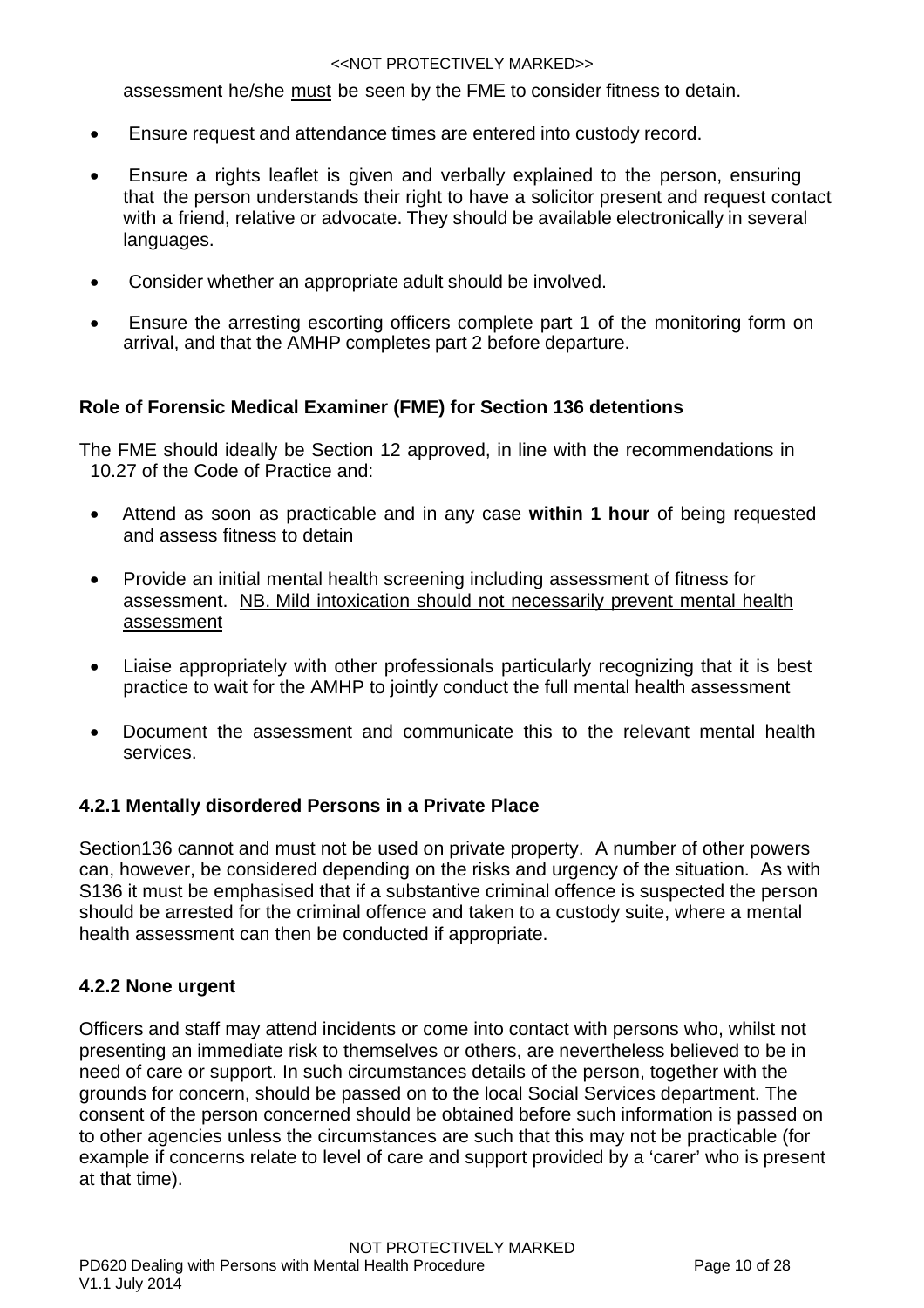# <span id="page-10-0"></span>**4.2.3 Urgent**

If an officer or member of staff is dealing with a person on private premises, and that person is believed to be suffering from a mental disorder that requires urgent but not immediate assessment, care and control, the persons G.P. service should be contacted with a view to arranging an assessment under S4 of the MHA. If a relative or other responsible person is present or can be arranged it would not usually be necessary for the officer/staff member to remain with the person pending doctors attendance/assessment unless there was a risk of serious harm to the patient and/or others.

If a person refuses to cooperate with attending officers/ambulance staff etc and there are no powers in place (MHA warrants) to convey the person to a place of safety, then the officer should consider alternative powers e.g. arrest to prevent a breach of the peace (if the criteria are met lawfully).

The provisions of the Mental Health Act and Mental Capacity Act cannot be used to detain persons who may be at risk from physical injury, including overdose, who are able to make their own decisions regarding treatment etc. In such circumstances it is suggested that the consequences' of the persons actions are explained to them and they are requested to sign a pocket book entry to the effect they are refusing treatment/help. A suggested entry is:-

You have been examined/it is felt that you should attend hospital for a period of assessment and treatment if required; the possible consequences of not taking the advice may result in serious illness or death. Please sign the below declaration.

## *"The consequences of my refusal to accept medical advice have been explained to me, I am refusing to consent to medical help at this time".*

Officers attending incidents whereby someone clearly has mental health issues and is refusing treatment do not have powers delegated to them (MHA/MCA) to transport/restrain the person. Police officers may use Common Law powers to assist the ambulance staff, but cannot assume their role.

Notwithstanding the above, Police officers have a basic duty of care around the *"Preservation of life and property"*. When an officer is confronted with a situation whereby they have no powers under the Mental Health Act then they need to consider and use their Common Law powers and basic Duty as a Constable. If a Health Care Professional (Doctor) details how serious the situation has become then a Police Officer can and should use their Duty of Care/Common Law powers to assist the Health Care Professional, this may involve control and restraint if necessary to gain compliance.

The officers need to have a real and genuinely held belief that their actions are justifiable/necessary to "save life/prevent serious injury" in order to intervene. If a Health Care Professional or evidence at the scene heightens an officers belief that they need to act to save life, their common law powers are sufficient

Examples - Officers attend and address whereby a Doctor has asked for Police assistance because a subject/patient claims to have taken a large drug overdose (as a means to ending their life) and the Doctor details how serious the consequences are, then the information from the doctor is sufficient to enable a Constable to use their Common Law power.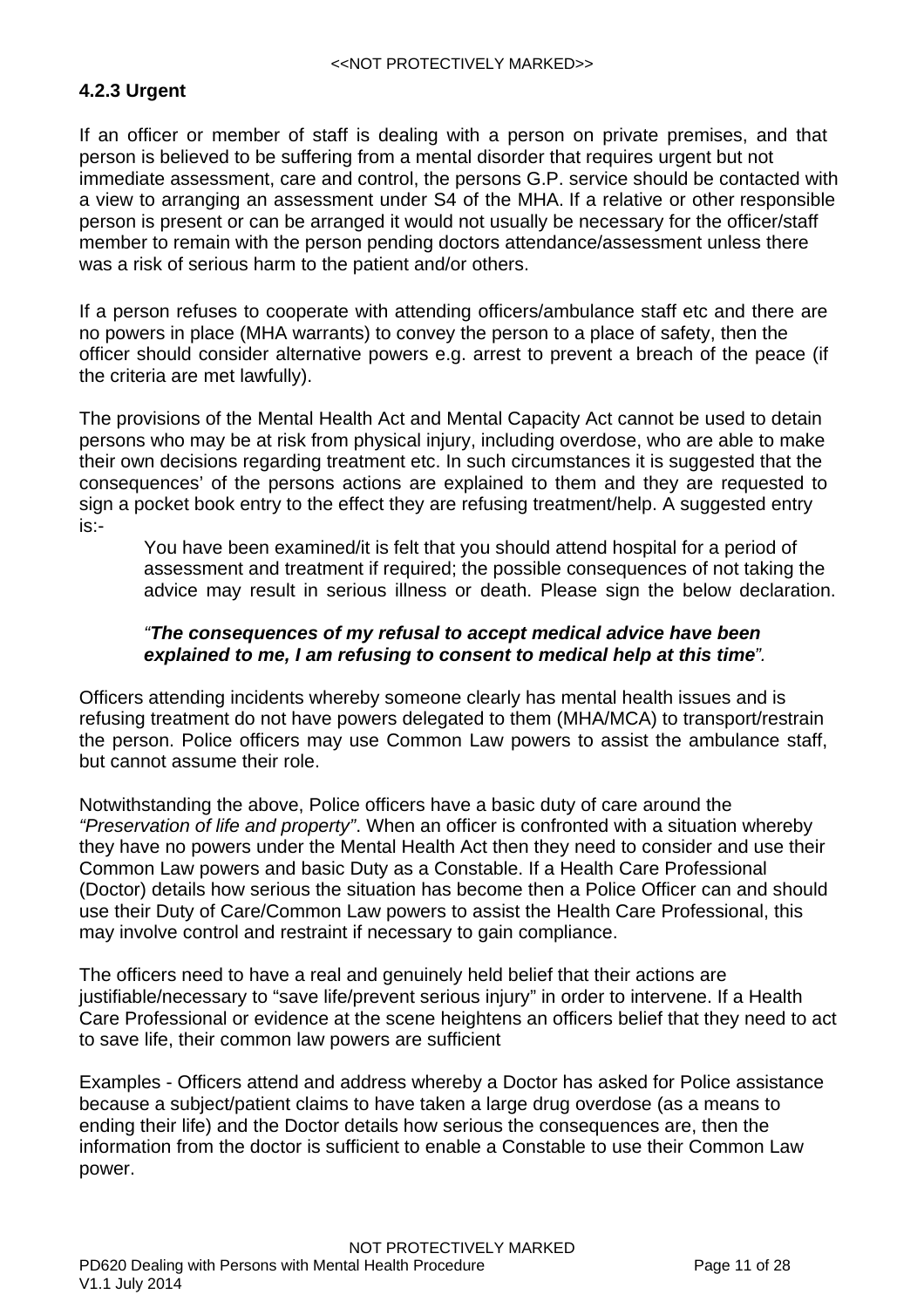Legal advice is that if a Police officer is in such a situation (i.e. someone with mental health issues threatening suicide etc) and they have an honest held belief that it is justifiable and necessary to use force to restrain and detain the subject, and then their common law powers are sufficient to do so. The belief must be based on something tangible, which could be information provided by a Health Care Professional or physical items at the scene e.g. empty drugs bottles etc.).

# <span id="page-11-0"></span>**4.2.4 Emergency (Mental Capacity Act 2005)**

The case of Sessay v South London & Maudsley NHS Trust, (decided in the High Court in October 2011) is the authority for the principle that sections 5 and 6 of the Mental Capacity Act DO NOT confer on Police Officers authority to remove persons to hospital or other

Places of safety for the purposes set out in sections 135 and 136 of the Mental Health Act. In cases of genuine concern for life Common Law powers (as outlined above) should be considered.

## <span id="page-11-1"></span>**4.3.1 Pre-planned Mental Health Act Assessments**

Most Mental Health Act assessments do not require the involvement of the police. On occasion however it may be necessary for healthcare colleagues to request assistance of the police when undertaking an assessment in the community. This could arise either spontaneously, for example where a doctor and/or AMHP is already undertaking an assessment and the patient has become violent, or where an assessment is planned and risk assessments identify a likelihood of violence.

In the event entry is required by health services to undertake an assessment, and it is believed likely that such entry may be refused, an APHM may also obtain a warrant to enter under Section 135 of the MHA. In such cases police assistance will be required irrespective of the threat level as only a police officer may lawfully execute such a warrant.

In line with the above there are two standards for referral to the police:

- i) Requests for assistance at planned assessments where health services have identified a credible risk and or execution of a S135 warrant is required. (In the case of risks the AMHP will be expected to identify the risks when contacting the police control room, but not to evidence/justify that assessment).
- ii) Urgent requests where health services are already on site and urgent assistance is required.

The duties of the police when assisting with pre-planned (community) assessments are:

- Keep the peace and protect persons/property
- Execute S135 warrant (if applicable)
- Assist in escort of person detained under MHA if necessary to prevent harm, injury, escape
- Use of restraint if necessary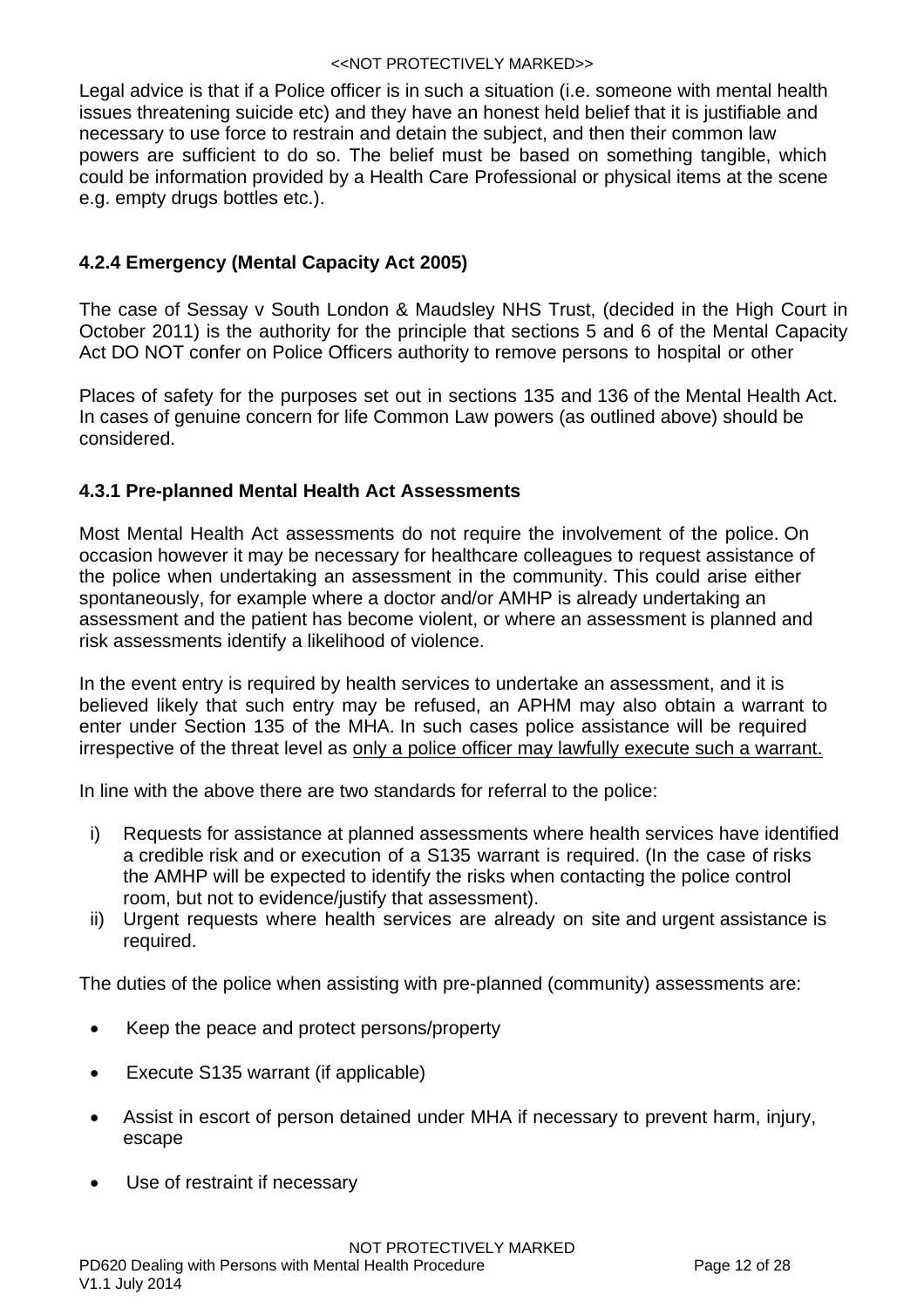It is the responsibility of the AMHP to arrange transport of persons detained under these provisions, including the use of an ambulance if appropriate. Police transport must not be used unless the person to be conveyed is so violent that alternative transport is unsafe.

# <span id="page-12-0"></span>**4.3.2 Risk Assessments**

When requests are received in advance to assist at planned assessments the police should conduct their own risk assessment taking account of information provided by the AMHP. This is necessary to determine the appropriate resources and equipment required. It is good practice for the police to satisfy themselves that the AMHP has made advance provision for transport etc. in the event that the patient is uncooperative etc.

# <span id="page-12-1"></span>**4.3.3 Missing Persons**

Persons with mental disorder who are reported missing must be dealt with in accordance with the generic force MFH policy: **[PD361 Missing Persons Recording and Investigation](http://intranet/Departments/BusinessFinance/corporatelibrary/ProceduresGuides/Policing/InvestigatingAndDetecting/PD 361 Missing Persons Recording and Investigation Procedure v2.4 Oct 2013.pdf?zoom_highlight=pd+361#search="pd 361" )** 

OR

The [Joint Protocol for Service Users Missing from Hospital or Other Healthcare Setting](http://intranet/Departments/BusinessFinance/corporatelibrary/ProceduresGuides/Policing/PartnershipWorking/Missing_from_Hospital_Joint_Protocol_2012.pdf) as appropriate.

In the event mental health service users are reported 'missing' by hospital staff, but there whereabouts are known, it should be remembered that the power to detain persons who are AWOL and return them to hospital is held by AMHP's and hospital staff as well as police officers and that primary responsibility lies with the healthcare agency responsible for the patient. Arrangements for routine collection, and return, including transport, should usually be made by the hospital, with the police only being called on to assist in emergency/high risk cases.

When necessary, Section 18 MHA provides powers to detain and return persons lawfully detained under Act, although it does not provide a power of entry to detain. If lawful entry cannot be gained by other means consideration should be given to application for a warrant of entry under Section 135(3) MHA. It should be noted that whilst a warrant for entry and assessment under section 135(1) can only be applied for by an AMHP, a warrant to enter to 'retake' a person already 'sectioned', a section 135 (2) can be applied for by either an AMHP or the police.

# <span id="page-12-2"></span>**4.3.4 Conveyance**

National guidance and Codes of Practice dictate that all persons detained under either the MHA or MCA should be conveyed to or between places of safety, hospitals etc by ambulance.

In the event the police detain a person under either MHA or MCA attempts must be made to secure the attendance of an ambulance to convey that person. Only in the event that an ambulance cannot attend within a reasonable period of time, or risk assessment dictates the use of an ambulance would be unsafe due to the demeanour etc of the detainee, should police transport be used.

If/when an ambulance is used the detainee remains in police custody until handed over to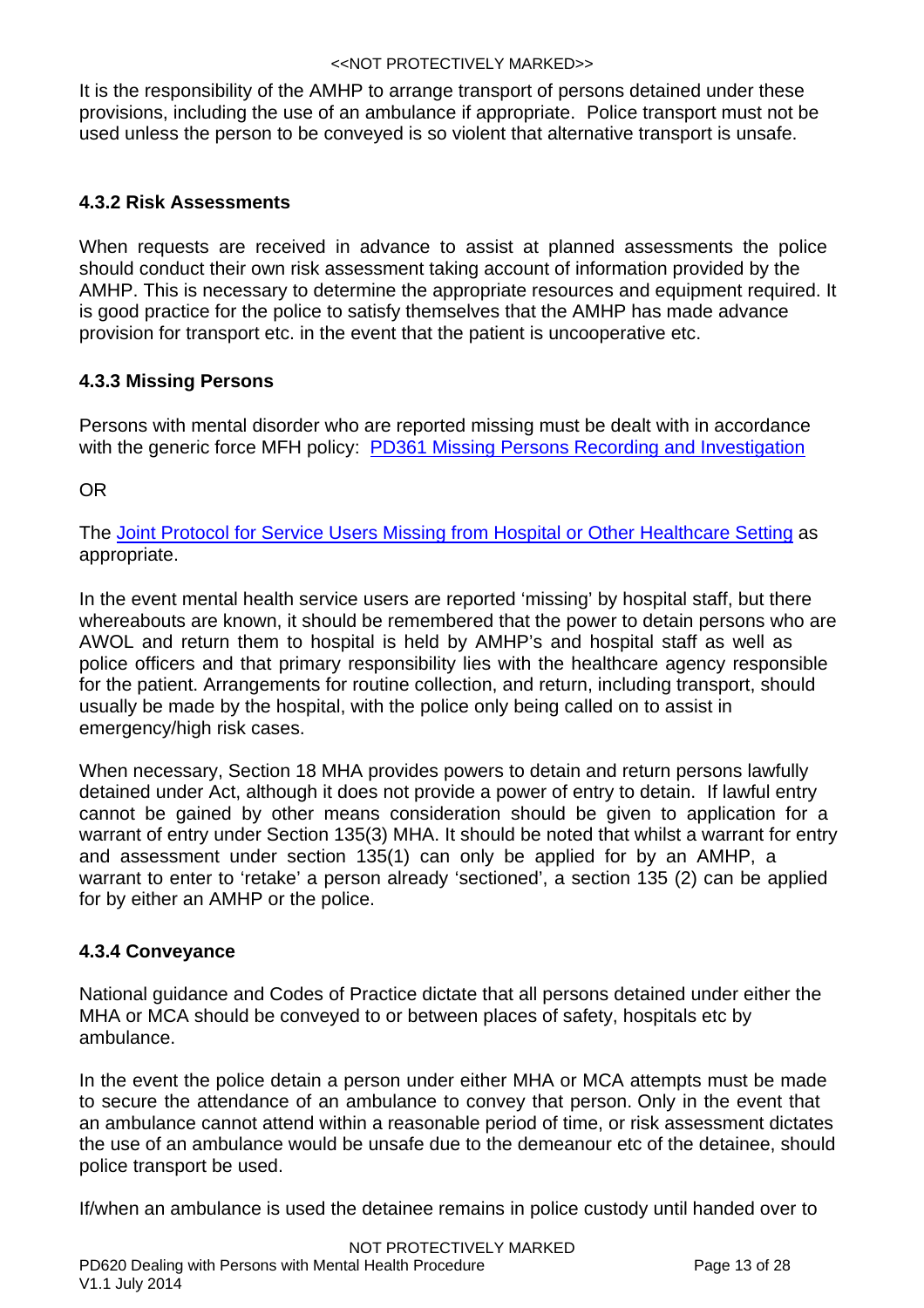the place of safety and should be escorted by the police.

Responsibility for transferring a patient from a place of safety to place of treatment etc. (post assessment) lies with the relevant Social Services Department. The police should not undertake such transport unless the use of non-police transport presents unacceptable risks or delay.

Request for the police to undertake 'out of county transport' should only be considered in the event the relevant authority agrees to meet the costs of such, including overtime etc. for officers if necessary.

The police have no responsibility for the transportation of 'in patients' to/from or between mental health facilities, but may (rarely) be asked to assist in unforeseen emergency situations where it is necessary to protect life or serious injury.

# <span id="page-13-0"></span>**4.3.5 Inpatients – Requests for Police Assistance**

Ordinarily the police should not be called upon to assist healthcare staff in the management, including transfer, of a patient presenting a 'management problem'. The NHS Trust and other healthcare agencies have a legal obligation to ensure sufficient trained staff and adequate resources/facilities exist to restrain patients and/or place in isolation.

In the event that healthcare staff are, for whatever reason, unable to manage a situation general police duties and powers in respect of preserving order, preventing harm etc. apply. It should be noted however that hospital staff powers to control, restrain and transport patients cannot be delegated to or exercised by the police. Police may use Common Law powers to 'assist' hospital staff, but cannot assume their role.

If necessary and appropriate to arrest the patient for a criminal offence normal police powers then apply.

# <span id="page-13-1"></span>**4.4.1 Victims and Witnesses**

All victims and witnesses, including those with mental ill health or learning disabilities, are entitled to an equitable quality of service in accordance with the Witness Charter and Codes of Practice for Victims of Crime.

People with mental ill health or learning difficulties are often particularly vulnerable to victimisation or exploitation relating to their condition. This can range from low-level antisocial behaviour and harassment to more serious crime including murder. All such incidents create alarm and fear and can undermine the confidence in the police and justice system.

Offences motivated by, or showing evidence of hostility based on disability, are classified as 'Hate crime under section 146 of the Criminal Justice Act 2003. Mental ill health and learning difficulties are disabilities within the meaning of that Act.

Research and statistics show that disability hate crime is significantly under-reported and under-identified by the police.

If there is evidence of a disability hate crime or incident it must be identified as such on the incident log and crime report. Consideration should be given to an 'Achieving Best evidence Interview' of the victim at an early stage. It should also be brought to the attention of the CPS as a factor to be considered in charging decisions. In addition it should be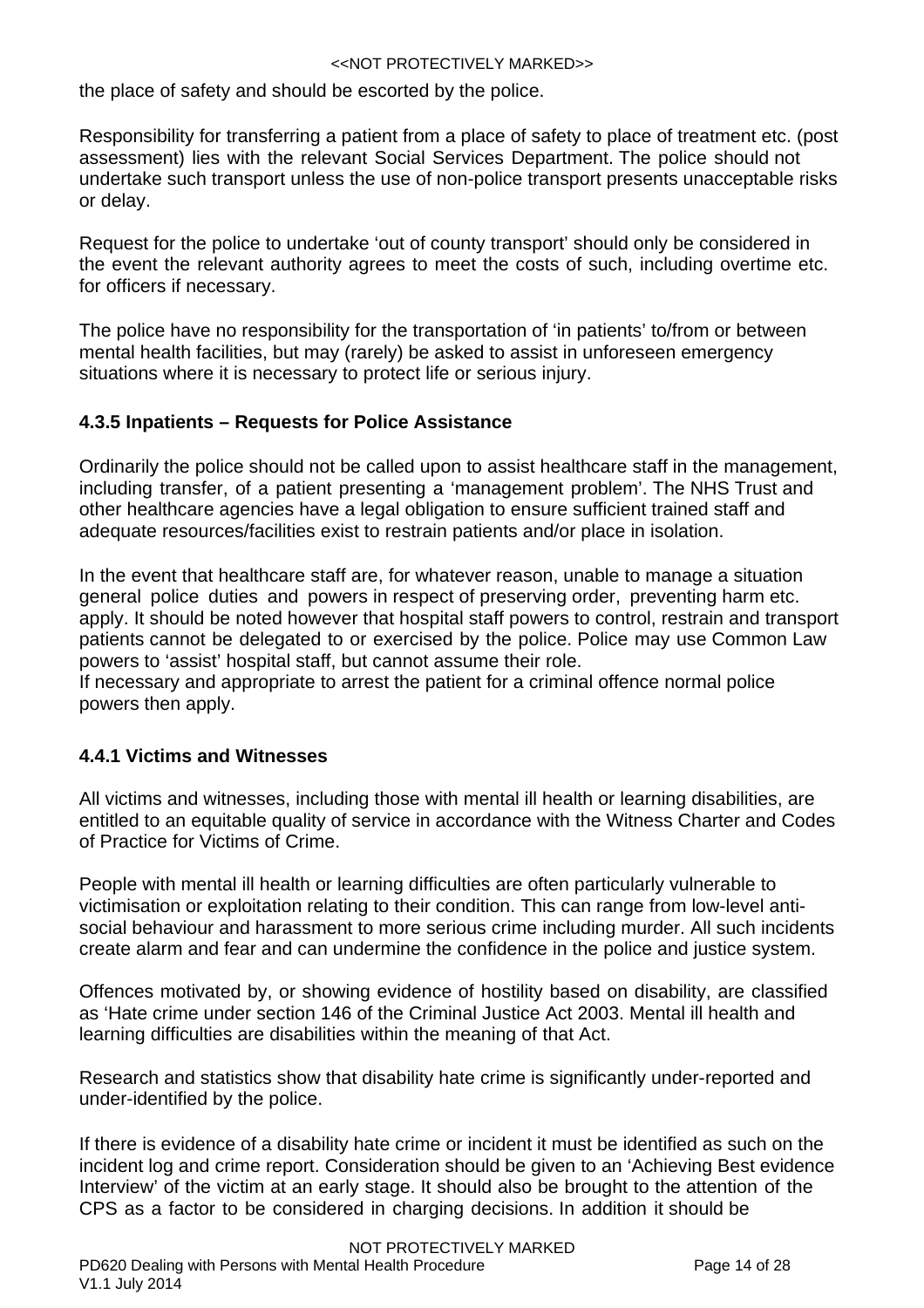highlighted on any prosecution file to allow it to be dealt with as an aggravating factor when considering sentence.

# <span id="page-14-0"></span>**4.4.2 Credibility**

It must not be assumed that simply because someone has mental ill health or learning disabilities they are not or cannot be a reliable witness or may not be able to cope with the prosecution and court process. In most cases, mental ill health or learning disability does not mean mental incapacity. As with suspects, there is a presumption of mental capacity unless proved otherwise. Perceptions about the mental capacity of persons with mental ill; health or learning difficulties are therefore unfair and inaccurate. They have served to undermine the service and treatment of persons with mental ill health and, in some cases, made them more vulnerable and prone to repeat victimisation and harassment when offenders perceive that the victim will not be believed.

# <span id="page-14-1"></span>**4.4.3 Interviewing Vulnerable Witnesses and Victims**

The quality of a vulnerable witness' evidence is less a function of the witness than of the interviewer. Research has consistently shown that the evidential value of vulnerable witness' testimony is dependent on the techniques and skills of the interviewer.

It is the case however that care must be taken to establish and deal with any indicators of mental ill health at the earliest opportunity. This is necessary not just because such persons may be vulnerable to intimidation, but as their condition may make them more suggestible and/or they may require assistance or support, including in certain circumstances 'special measures'. Indicators of concern about victims and witnesses include:

- **High suggestibility**
- **Eagerness to please**
- **Giving answers that they see as wanted**
- **Confusion over source of memory**
- Easily distracted
- Difficulty with concepts of time and quantity

Best practice is to complete the 'initial needs assessment' on the reverse of the MG11 Witness Statement to assist in early identification of any relevant issues.

Whilst it may be necessary, in some cases, to secure the assistance of a 'responsible adult' when interviewing or taking statements from persons with mental disability, care must be taken to treat all victims and witnesses with dignity and compassion, not undermine them and to involve them in any decision making process to whatever extent is permitted by their condition.

In certain circumstances it may be necessary to obtain medical advice regarding the capacity to understand/remember what has happened and mental capacity to understand the rules of evidence, implications of prosecution etc.

Further advice and guidance on dealing with persons with mental ill health or learning difficulty can be found in **Achieving Best evidence in Criminal Proceedings: Guidance on Interviewing Victims and Witnesses, and Using Special Measures.**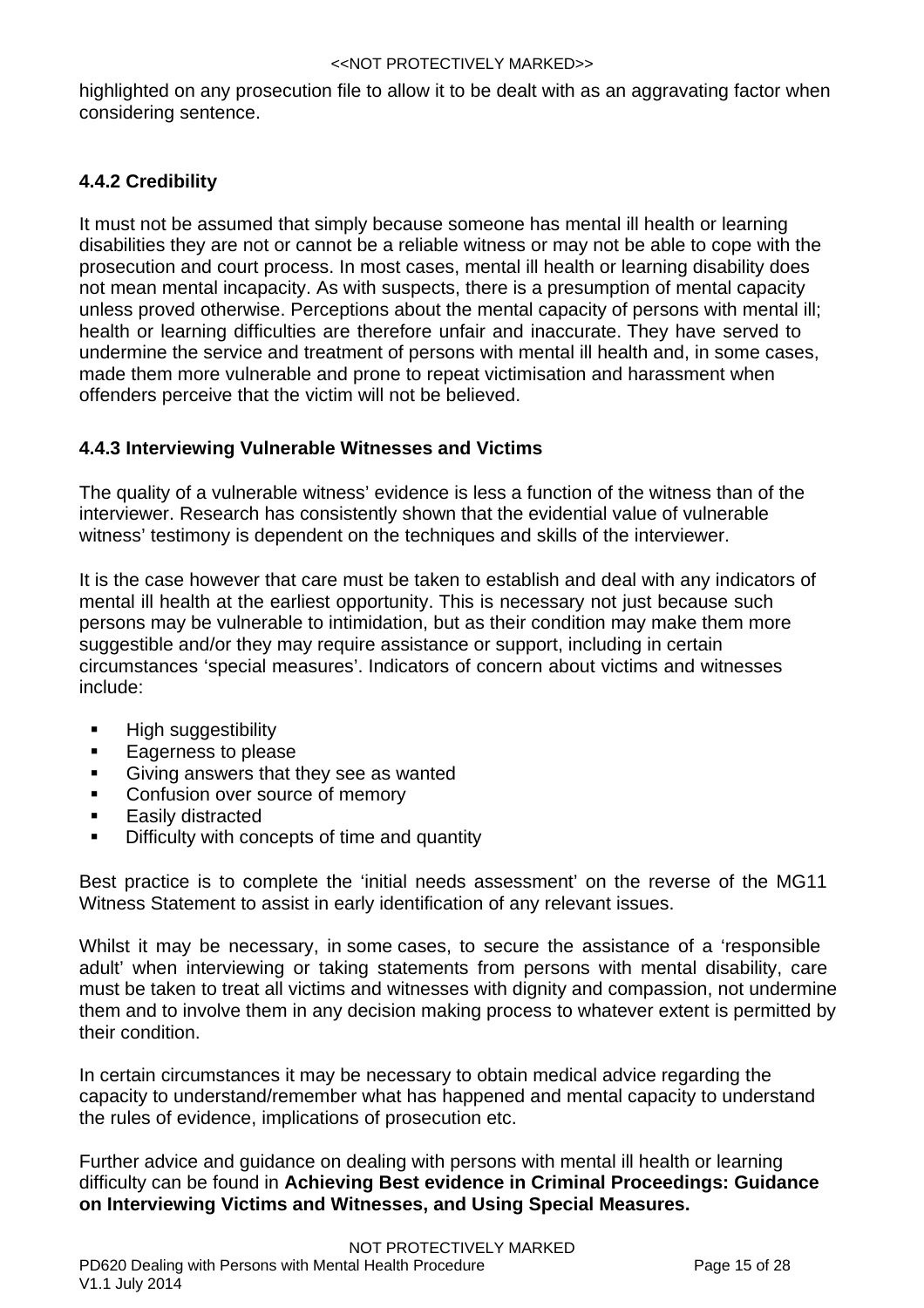## <span id="page-15-0"></span>**4.5.1 Mentally disordered Suspects**

The fact that a suspect is believed to have mental ill health or learning difficulties must not preclude full investigation of an offence and should only rarely prevent arrest and interview of a suspect.

A healthcare response to such suspects should not be seen as an alternative to criminal investigation or vice versa. In many cases there may be a need for both responses to take place alongside each other.

There is a misconception that arrest, interview and prosecution of persons with mental disorder should not be considered due to 'mental capacity' issues and/or the public interest. In reality there is a presumption that, unless the suspect is already detained as an involuntary patient in a psychiatric facility, he/she has the mental capacity to be detained, interviewed and prosecuted.

In some cases prosecution may be in the public interest, even for persons already in secure mental health facilities, as it may enable the use by courts of additional terms and conditions, be admissible in applications for release, and to prevent development of a culture whereby it is seen as acceptable, with no realistic sanctions, to behaviour to assault staff, damage property etc.

The presumption of capacity does not preclude use of alternative disposals ('diversion' from or within the criminal justice system) where there is sufficient evidence. Care must however be taken in ensuring that sufficient capacity exists to understand the terms and implications of any diversion (be it caution, PND, conditional caution etc) or prevent completion of any terms (in case of conditional cautions, payment of PND etc.). For these reasons the advice of a mental health professional should always be sought when considering out of court disposals

In situations where officers might consider the use of powers under S136 MHA or the MCA the person must always be arrested for any substantive offence where there is evidence of such.

## <span id="page-15-1"></span>**4.5.2 Procedures for dealing with mentally disordered suspects**

## <span id="page-15-2"></span>**Inpatient – Detained**

(This procedure applies to non-voluntary in patients in psychiatric facilities)

Wherever practical the police and Trust representatives should liaise and discuss options for investigation of allegations and the most appropriate means of dealing.

If a Trust clinician advises that the suspect does not and will not have the mental capacity to be interviewed it may be appropriate to consider no further action. If it is determined that no offence could have been committed as the suspect could not have formed the necessary 'mens rea' at the time of the incident the force Crime Registrar should be consulted with a view to 'no-criming' the incident.

If the clinician determines that the suspect has the capacity and is fit for interview, but not arrest and detention at a police station, arrangements should be made to interview/RFS the suspect on Trust premises. The clinician will provide a signed declaration of the suspect's fitness for interview. NB an appropriate adult will be required.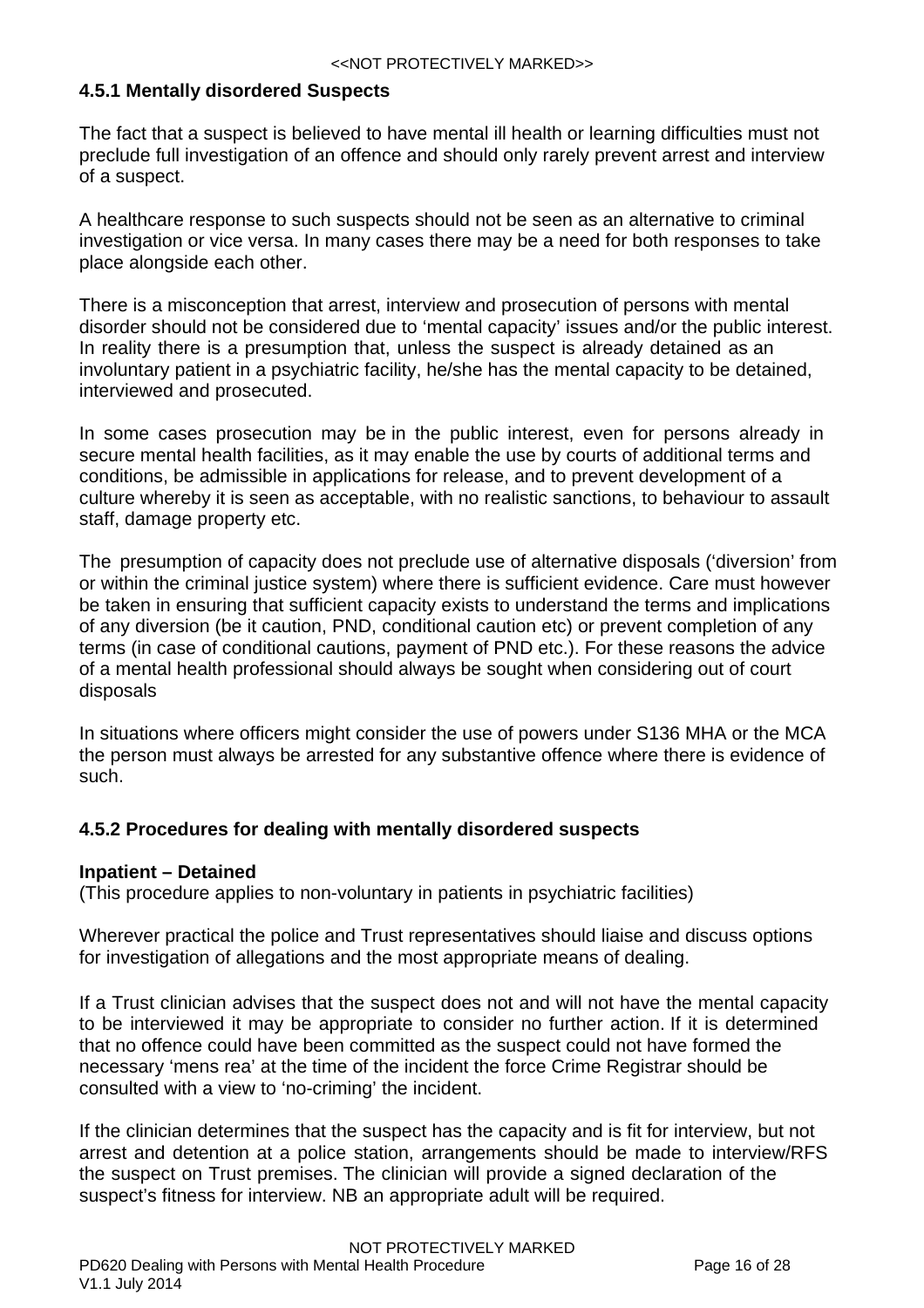In the event a patient is deemed both fit for interview and detention a signed declaration will be provided to that effect by a (Trust) s12 approved clinician. Consideration should still be given to the necessity for arrest and, where appropriate, arrangements made to interview the suspect on Trust premises.

In the event an arrest and conveyance to police station is deemed necessary the Trust will provide a qualified member of staff to accompany the suspect in the capacity of 'responsible adult'. This person will assist and advise police officers in the treatment of the suspect and continually assess/review and advise on the mental capacity, welfare and (mental) fitness of the suspect. This person will not act in the legal capacity of appropriate adult; this service will be provided by TAS on behalf of the local authority.

Provided the relevant declaration and responsible adult is provided there will be no need for the suspect to be seen by an FME/HCP on arrival or prior to interview at the police station.

The doctor providing the declaration of capacity, and the responsible adult accompanying will be specialists in their field and fully aware of the mental capacity and limitations of the suspect. If for any reason there are concerns about the mental capacity/fitness to detain/interview whilst at the police station reference should initially be made to the Responsible Adult. If the responsible adult is unable to address any concerns to the satisfaction of the custody officer the FME should be contacted. The FME will liaise with the Responsible adult and, if necessary, the Trust clinician before diagnosing the suspect. The FME may over ride the advice of the Responsible adult/Trust clinician, but must fully record their ground for going against the advice of specialist advisor with an in depth knowledge of the patient.

In the event a suspect needs to be arrested and physically removed as a matter of urgency (for example due to the serious nature of the allegation and/or risks to other patients/staff) the procedures above will apply, but the arrest and transfer of the suspect should not be delayed pending availability of the clinician's declaration and/or Responsible Adult, which will be sent directly to the police station ASAP by the Trust. In such circumstances, unless the arrival of the declaration/Responsible Adult is imminent, an FME should be contacted to make an initial assessment of fitness to detain/fitness to interview.

## <span id="page-16-0"></span>**Inpatient – voluntary patient**

(Applicable to persons staying in a psychiatric facility on a voluntary basis)

Such patients differ from those detained under the Mental Health Act in that they are free to leave Trust premises and are not already in lawful detention. There is a presumption that, if the person has not required detention under the act, he/she will be (mentally) fit for detention and interview by the police.

Procedures for dealing with voluntary patients are, however, identical to those for MHA detained patients with the sole exception that the Trust will not provide a responsible adult to accompany the suspect should arrest be necessary.

Provided the appropriate declaration has been supplied by a Trust clinician, further reference to an FME on arrival at the police station is unnecessary other than in circumstances outlined above.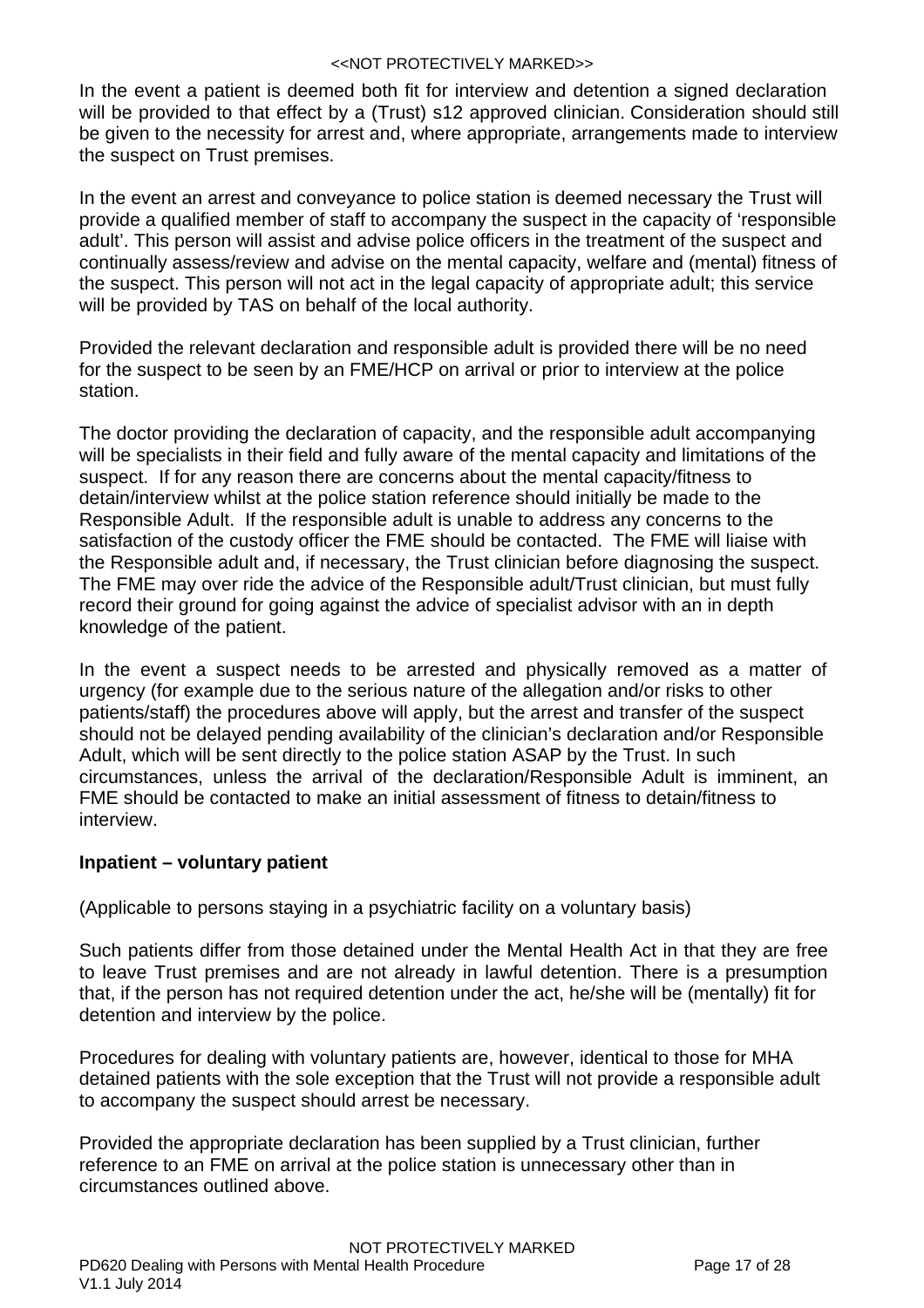In all cases involving a MH inpatient, use should be made of an Appropriate Adult

## <span id="page-17-0"></span>**MH Service User – Outpatient**

(Applicable to persons receiving mental health treatment but not staying in a psychiatric facility)

As with voluntary inpatients (above) there is a presumption that such persons have the mental capacity for interview and are fit for detention.

If an arrest is planned and the suspect is known or believed to be a mental health service user and the suspects clinician and/or place of treatment is known it is best practice for the OIC to liaise with the Trust prior to arrest in order to determine any known requirements and risks.

If an arrest is necessary and the suspect is known or believed to be a service user then an HCP (doctor or qualified nurse) should be requested to assess fitness for detention / interview. This is irrespective of the presumption of capacity/fitness irrespective of the presumption of capacity and acts as a safeguard to both suspect and police in event of deterioration of the suspect's condition since last seen by Trust personnel. The HCP's diagnosis should be made in consultation with Trust personnel, who will advise on their understanding of the capacities and competencies of the suspect. Being a MH service user does not preclude a person from being fit for interview/detention per se. There should be a presumption that a (none-MHA detained) suspect is both fit for detention and interview unless there are specific grounds for believing otherwise.

The fact that a person arrested for an offence may, at that time, be unfit for interview/detention and/or require detention under the MHA, does not mean that they will not be fit for interview etc. at a later date. In many cases a MHA detention and/or temporary unfitness will not preclude interview/investigation at a later date. Criminal investigations should not automatically be dropped simply because a person is detained under the MHA. Advice of a Trust clinician should be obtained as to the medium to longterm fitness of the suspect

The HCP, in consultation with a Trust clinician, should advise on the need (or otherwise) for an Appropriate Adult.

## <span id="page-17-1"></span>**None (MH) Service Users**

(Applicable to persons not currently known psychiatric services or receiving treatment in respect of a mental disorder, but whom the police believe may have a mental disorder). In the event a person is arrested for an offence, and is believed or suspected to be suffering from mental illness or have mental health issues, an HCP must be called to assess his/her (mental) fitness to detain/interview. The principles outlined above apply in respect of presumption of capacity/fitness, appropriate adults and suspension of investigations.

SeeThe role of Nottinghamshire Community Forensic Teams in Custody Suites for guidance of the role of such teams in advising on diversion opportunities and options for some offenders with Mental Ill Health.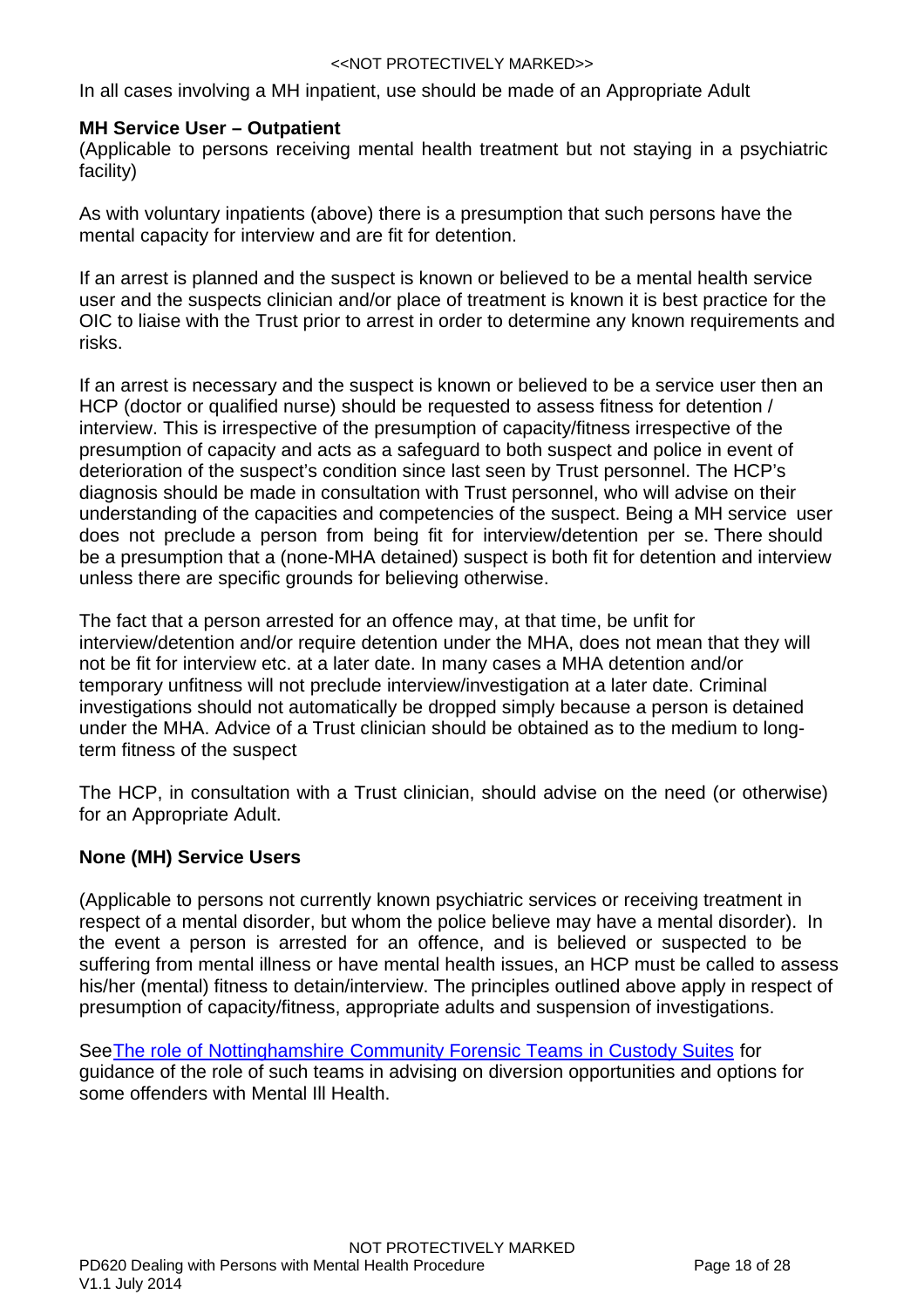# <span id="page-18-0"></span>**CPS Liaison**

In any case where the charging of a person known or believed to be subject of a mental ill health or learning disorder is being considered the matter must be referred to CPS. The CPS will require evidence of the suspect's mental capacity at the time of the alleged offence, at the time of interview, and fitness for prosecution.

The CPS must also be made aware of any victim or witness believed to have mental ill health or learning difficulties

## <span id="page-18-1"></span>**Public interest issues**

When a person experiencing a mental disorder commits an offence, it is sometimes presumed that the offence is linked to the mental disorder. This is often not the case and the mentally disordered offender may then proceed through the Criminal Justice System. It is no more helpful or fair for persons with mental ill health or learning difficulty to be 'labelled' as unfit to prosecute than it is to assume they are not fit or competent to access the criminal justice system as victims or witnesses.

Advice can be sought from Mental Health Services in the decision making process around prosecution and of potential disposal options. Mental Health Services will support a Mentally Disordered Offender (MDO) through the Criminal Justice process. Continuation of due process can be helpful in issues of personal responsibility for the MDO, and there are ethical reasons for MDO's having access to the right to justice in a court.

Under certain circumstances it may be necessary to prosecute an offender to allow Mental Health Treatment orders and/or other statutory support.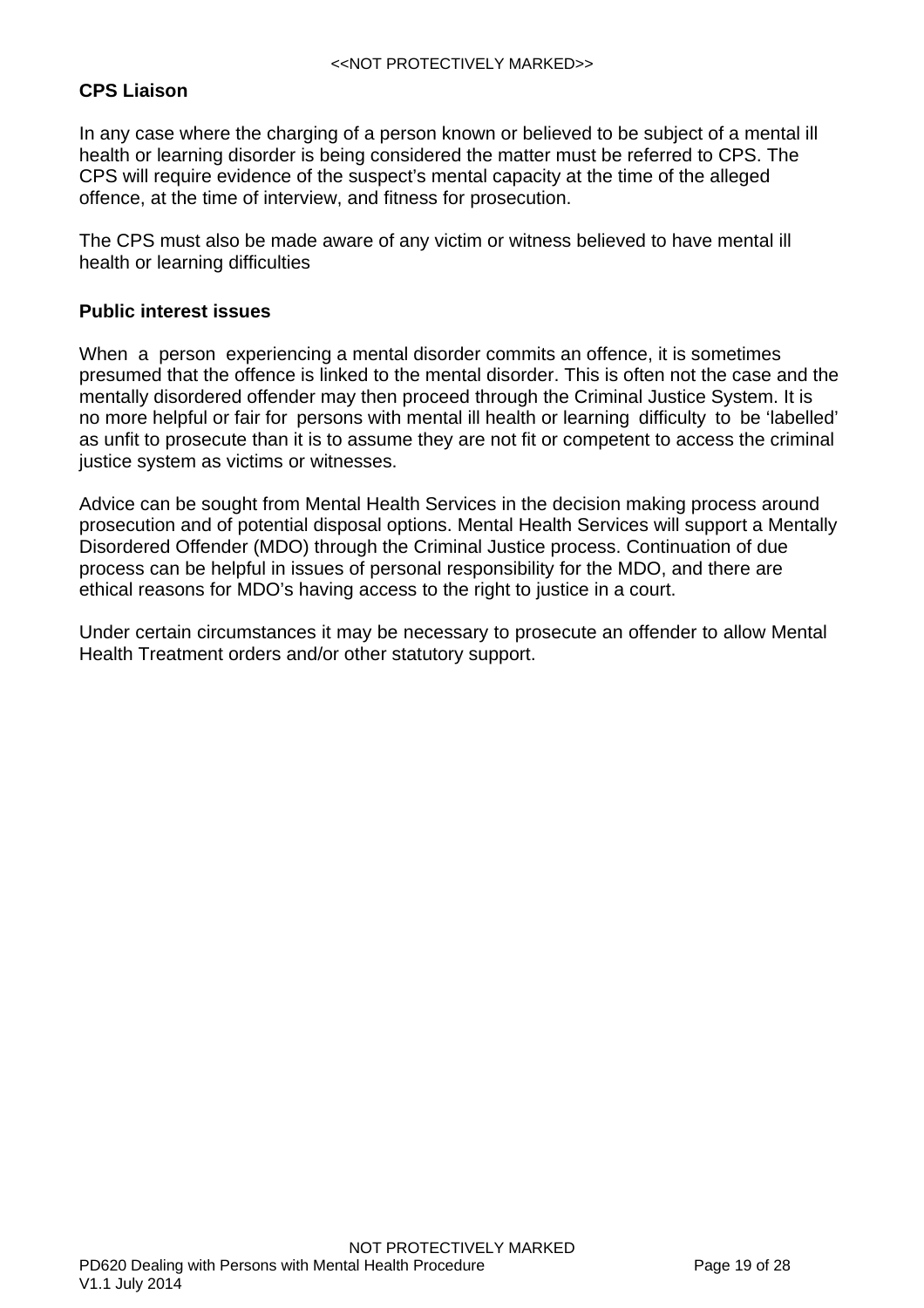# <span id="page-19-1"></span><span id="page-19-0"></span>**A) GLOSSARY OF ACRONYMS**

| <b>ACPO</b>  | <b>Association of Chief Police Officers</b>        |
|--------------|----------------------------------------------------|
| <b>AMHP</b>  | Approved Mental Health Professional                |
| <b>ASW</b>   | <b>Approved Social Worker</b>                      |
| <b>BME</b>   | <b>Black and Minority Ethnic Group</b>             |
| <b>CAMHS</b> | <b>Child and Adolescent Mental Health Services</b> |
| <b>CPS</b>   | <b>Crown Prosecution Service</b>                   |
| <b>DSPD</b>  | Dangerous and Severe Personality Disorder          |
| <b>FME</b>   | Forensic Medical Examiner                          |
| <b>HCP</b>   | <b>Health Care Professional</b>                    |
| <b>IPPC</b>  | <b>Independent Police Complaints Commission</b>    |
| <b>MDO</b>   | <b>Mentally Disordered Offender</b>                |
| <b>MHTR</b>  | <b>Mental Health Treatment Required</b>            |
| <b>NHS</b>   | <b>National Health Service</b>                     |
| <b>NPIA</b>  | National Police Improvement Agency                 |
| <b>PACE</b>  | <b>Police and Criminal Evidence Act</b>            |
| <b>PCT</b>   | <b>Primary Care Trust</b>                          |
| <b>PER</b>   | <b>Prisoner Escort Record</b>                      |
| <b>PSA</b>   | <b>Public Service Agreement</b>                    |
| <b>SMI</b>   | Severe and Enduring Mental Illness                 |

# <span id="page-19-2"></span>**B) COPY OF S136 FORM**

A copy of the S136 MHA monitoring form **must** be completed by the **arresting officer** in all cases where a person has been detained under S136 MHA and taken to police custody suite as a place of safety. The completed S136 MHA monitoring form **must** be left with the custody sergeant at the custody suite, the custody sergeant will retain the monitoring form for distribution to HQ CJ Policy & Mental Health Liaison on a monthly basis.

NB: If the patient is transferred to a mental health unit before the assessment has been conducted it is important that the S136 MHA monitoring form is left with the custody sergeant at the custody suite and a copy taken for transfer with the patient to the relevant mental health unit.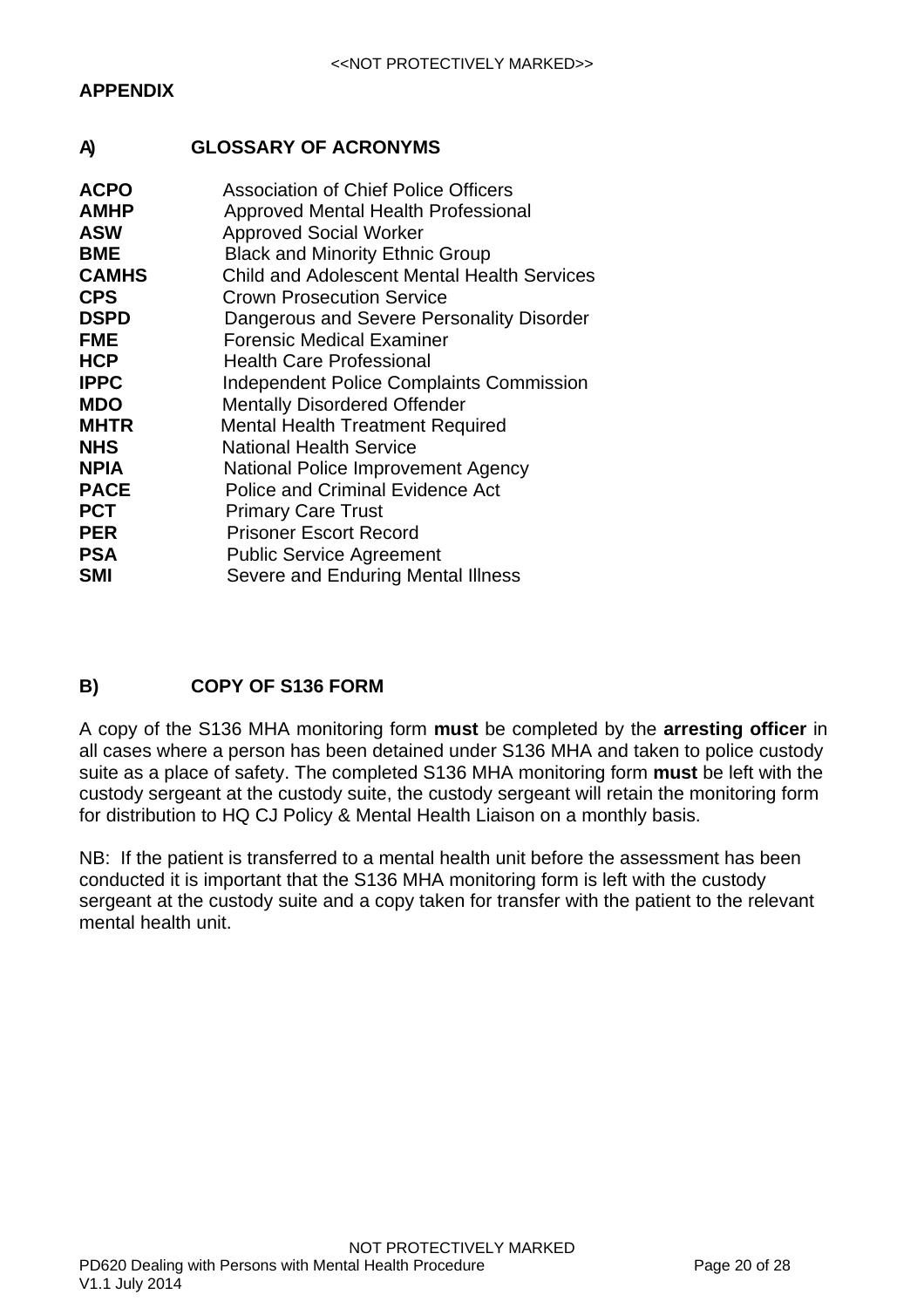#### **Section 136 MHA Communication & Monitoring Information**

#### **Form 1 Completed by police (for police, patient notes & monitoring)**

**Station code Custody number (if applicable) Police reference number**

Please fill in the required sections and, where there is a text box ( $\Box$ ), put a Y (yes) or N (no) in the box.

| Person detained - Surname:                                                                                                                                                       |                                                                                                                    | Forename(s):                                       |                            |               |  |
|----------------------------------------------------------------------------------------------------------------------------------------------------------------------------------|--------------------------------------------------------------------------------------------------------------------|----------------------------------------------------|----------------------------|---------------|--|
| Address:                                                                                                                                                                         |                                                                                                                    |                                                    |                            |               |  |
|                                                                                                                                                                                  |                                                                                                                    |                                                    |                            |               |  |
| Place of birth:                                                                                                                                                                  |                                                                                                                    | Date of birth:                                     |                            | (DD/MM/YYYY)  |  |
| Gender:<br>ID code:                                                                                                                                                              |                                                                                                                    | Self-defined ethnicity code:                       |                            |               |  |
| PNC & local check done? Yes                                                                                                                                                      | No                                                                                                                 | PNC outcome:                                       |                            |               |  |
| Date of detention:                                                                                                                                                               | (DD/MM/YYYY)                                                                                                       | Time of detention:                                 |                            | (xx:xx hrs)   |  |
| Place of detention:                                                                                                                                                              |                                                                                                                    |                                                    |                            |               |  |
|                                                                                                                                                                                  |                                                                                                                    |                                                    |                            |               |  |
|                                                                                                                                                                                  |                                                                                                                    |                                                    |                            |               |  |
|                                                                                                                                                                                  |                                                                                                                    |                                                    |                            |               |  |
|                                                                                                                                                                                  |                                                                                                                    |                                                    |                            |               |  |
|                                                                                                                                                                                  |                                                                                                                    |                                                    |                            |               |  |
|                                                                                                                                                                                  |                                                                                                                    |                                                    |                            |               |  |
|                                                                                                                                                                                  |                                                                                                                    |                                                    |                            |               |  |
| Since detention, has the person received any medical attention prior to arrival at a place of safety?                                                                            |                                                                                                                    |                                                    |                            |               |  |
| No $\Box$ If 'Yes', please describe<br>Yes<br>$\perp$                                                                                                                            |                                                                                                                    |                                                    |                            |               |  |
| Risk factors the place of safety or assessment staff should be aware of? (Consider self-harm, suicide, physical aggression,<br>impaired judgment, self-neglect, absconding, etc) |                                                                                                                    |                                                    |                            |               |  |
|                                                                                                                                                                                  |                                                                                                                    |                                                    |                            |               |  |
|                                                                                                                                                                                  |                                                                                                                    |                                                    |                            |               |  |
| Has the person been restrained? Yes $\Box$                                                                                                                                       | П<br>No                                                                                                            | If 'Yes', how and for how long?                    |                            |               |  |
|                                                                                                                                                                                  |                                                                                                                    |                                                    |                            |               |  |
|                                                                                                                                                                                  | Is the person suffering from the effects of drink or illicit drugs? Yes $\Box$<br>$No$ $\Box$<br>Unknown<br>$\Box$ |                                                    |                            |               |  |
| Initial Place of Safety used: S136 suite                                                                                                                                         |                                                                                                                    | emergency department                               | П<br>police station $\Box$ |               |  |
| other (describe)                                                                                                                                                                 |                                                                                                                    |                                                    |                            |               |  |
| If not S136 suite, explain: no S136 suite locally                                                                                                                                | П                                                                                                                  | S136 suite full<br>П                               | physically unwell          | П             |  |
| too disturbed<br>other (state)                                                                                                                                                   | ΙI                                                                                                                 |                                                    |                            |               |  |
| Ambulance requested at:                                                                                                                                                          | Date:                                                                                                              | (DD/MM/YYYY)                                       | Time:                      | $(xx:xx$ hrs) |  |
| Conveyance to Place of Safety: ambulance                                                                                                                                         | police vehicle<br>П                                                                                                | other (describe)                                   | $\Box$                     |               |  |
| If not ambulance vehicle, explain:                                                                                                                                               | person too disturbed                                                                                               | patient too distressed<br>$\overline{\phantom{a}}$ | $\perp$                    |               |  |
| would take too long<br>п                                                                                                                                                         | other (describe)<br>$\Box$                                                                                         |                                                    |                            |               |  |
| Arrival at Place of Safety:                                                                                                                                                      | Date:                                                                                                              | (DD/MM/YYYY)                                       | Time:                      | (xx:xx hrs)   |  |
| Has the person been searched? Yes                                                                                                                                                | No<br>□<br>ΙI                                                                                                      |                                                    |                            |               |  |
| Time of departure (police):                                                                                                                                                      | $(xx:xx$ hrs)                                                                                                      | Received by:                                       |                            |               |  |
| Officer reporting (signature):                                                                                                                                                   |                                                                                                                    | Wt. no.:                                           |                            |               |  |

NOT PROTECTIVELY MARKED PD620 Dealing with Persons with Mental Health Procedure **Page 21 of 28** Page 21 of 28 V1.1 July 2014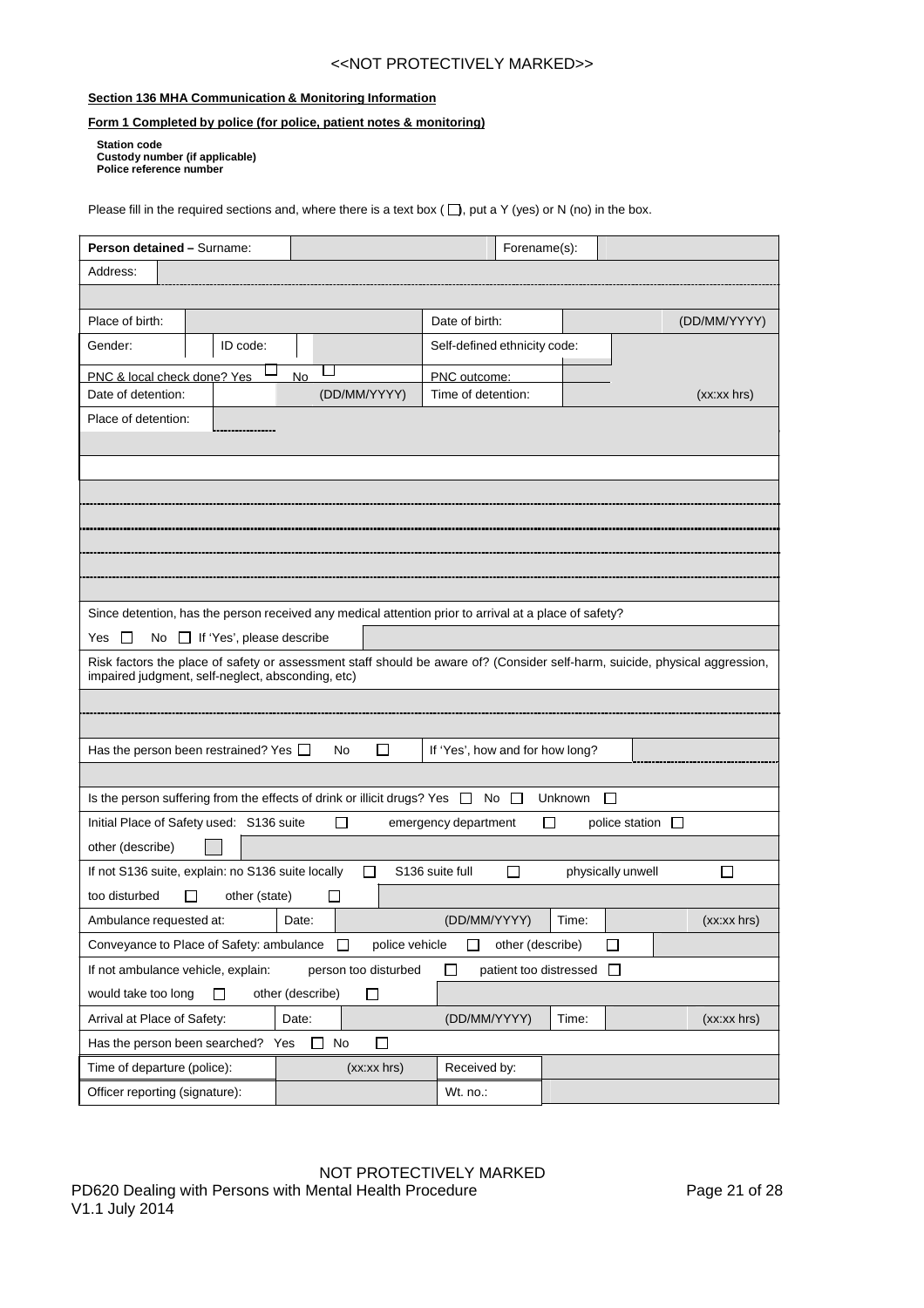#### **Section 136 MHA Communication and Monitoring Information**

| Form 2 For patient notes & monitoring                                                                 |                                                                                                                |                                    |                      |              |              |                      |                      |  |              |             |
|-------------------------------------------------------------------------------------------------------|----------------------------------------------------------------------------------------------------------------|------------------------------------|----------------------|--------------|--------------|----------------------|----------------------|--|--------------|-------------|
| Person detained - Surname:                                                                            |                                                                                                                |                                    |                      |              |              | Forename(s):         |                      |  |              |             |
| Rights leaflet was given and<br>rights read at:                                                       |                                                                                                                | Date:                              |                      |              |              | (DD/MM/YYYY)         | Time:                |  |              | (xx:xx hrs) |
| Professional                                                                                          |                                                                                                                |                                    | <b>Contacted at:</b> |              |              |                      | Arrived at:          |  |              |             |
|                                                                                                       |                                                                                                                |                                    | Date (DD/MM/YYYY)    |              | Time<br>hrs) | (xx:xx               | Date<br>(DD/MM/YYYY) |  | Time<br>hrs) | (xx:xx      |
| AMHP                                                                                                  |                                                                                                                |                                    |                      |              |              |                      |                      |  |              |             |
| <b>First Doctor</b>                                                                                   |                                                                                                                |                                    |                      |              |              |                      |                      |  |              |             |
| <b>Second Doctor</b>                                                                                  |                                                                                                                |                                    |                      |              |              |                      |                      |  |              |             |
| If there were any delays, please state the reason on the next page.                                   |                                                                                                                |                                    |                      |              |              |                      |                      |  |              |             |
| Details of relative or friend                                                                         |                                                                                                                |                                    |                      |              |              |                      |                      |  |              |             |
| Name:                                                                                                 |                                                                                                                |                                    |                      |              |              |                      |                      |  |              |             |
| Address:                                                                                              |                                                                                                                |                                    |                      |              |              |                      |                      |  |              |             |
| Tel no.:                                                                                              |                                                                                                                |                                    |                      |              |              | Informed? Yes $\Box$ | No $\Box$            |  |              |             |
| Assessment completed at:                                                                              |                                                                                                                | Date:                              |                      |              |              | (DD/MM/YYYY)         | Time:                |  |              | (xx:xx hrs) |
| Patient discharged from Place<br>of Safety at:                                                        |                                                                                                                | Date:                              |                      |              |              | (DD/MM/YYYY)         | Time:                |  |              | (xx:xx hrs) |
| Was the first doctor approved under Section 12 MHA?                                                   |                                                                                                                |                                    |                      | Yes          |              | No                   |                      |  |              |             |
| Is the person on medication?                                                                          | Yes<br>No $\Box$ Unknown<br>П<br>$\perp$                                                                       |                                    |                      |              |              |                      |                      |  |              |             |
|                                                                                                       | Any Serious Untoward Incident following detention including in place of safety? Yes<br>No<br>$\Box$<br>$\perp$ |                                    |                      |              |              |                      |                      |  |              |             |
|                                                                                                       | If Yes, please complete one of boxes and give details:                                                         |                                    |                      |              |              |                      |                      |  |              |             |
| Minor self harm $\Box$                                                                                | self harm requiring medical attention<br>П<br>assault<br>absconsion<br>П<br>$\sqcup$                           |                                    |                      |              |              |                      |                      |  |              |             |
|                                                                                                       |                                                                                                                |                                    |                      |              |              |                      |                      |  |              |             |
| Details:                                                                                              |                                                                                                                |                                    |                      |              |              |                      |                      |  |              |             |
| Transfer from one Place of Safety to another Place of Safety prior to S136 assessment being completed |                                                                                                                |                                    |                      |              |              |                      |                      |  |              |             |
| Yes<br>No<br>П                                                                                        | $\Box$                                                                                                         |                                    |                      |              |              |                      |                      |  |              |             |
| Name of unit:                                                                                         |                                                                                                                |                                    |                      |              |              |                      |                      |  |              |             |
| Arrival at second place of safety:                                                                    | (DD/MM/YYYY)<br>Date:<br>(xx:xx hrs)<br>Time:                                                                  |                                    |                      |              |              |                      |                      |  |              |             |
| Reason for transfer:                                                                                  |                                                                                                                |                                    |                      |              |              |                      |                      |  |              |             |
|                                                                                                       | Was there a further transfer?<br>If yes, record above information on back of form.<br>Yes<br>No                |                                    |                      |              |              |                      |                      |  |              |             |
|                                                                                                       | Arrangements made after initial assessment                                                                     |                                    |                      |              |              |                      |                      |  |              |             |
|                                                                                                       | Was not suffering from mental disorder and was discharged<br>П                                                 |                                    |                      |              |              |                      |                      |  |              |             |
|                                                                                                       | Was suffering from mental disorder and was discharged but:                                                     |                                    |                      |              |              |                      |                      |  |              |             |
|                                                                                                       | a) no follow up was required $\Box$                                                                            |                                    |                      |              |              |                      |                      |  |              |             |
|                                                                                                       | b) follow up was arranged                                                                                      |                                    |                      |              |              |                      |                      |  |              |             |
| Was admitted or transferred on an informal basis<br>□                                                 |                                                                                                                |                                    |                      |              |              |                      |                      |  |              |             |
| or under MHA section 2                                                                                | ΙI                                                                                                             | 3<br>other<br>(please state)<br>ΙI |                      |              |              |                      |                      |  |              |             |
| To:<br>Ward:                                                                                          |                                                                                                                |                                    |                      |              |              | Hospital:            |                      |  |              |             |
| Arrival on ward:                                                                                      | Date:                                                                                                          |                                    |                      | (DD/MM/YYYY) |              | Time:                |                      |  |              | (xx:xx hrs) |
| Signed:                                                                                               |                                                                                                                |                                    |                      |              |              | Print name:          |                      |  |              |             |
| (person completing form)                                                                              |                                                                                                                |                                    |                      |              |              |                      |                      |  |              |             |
|                                                                                                       |                                                                                                                |                                    |                      |              |              |                      |                      |  |              |             |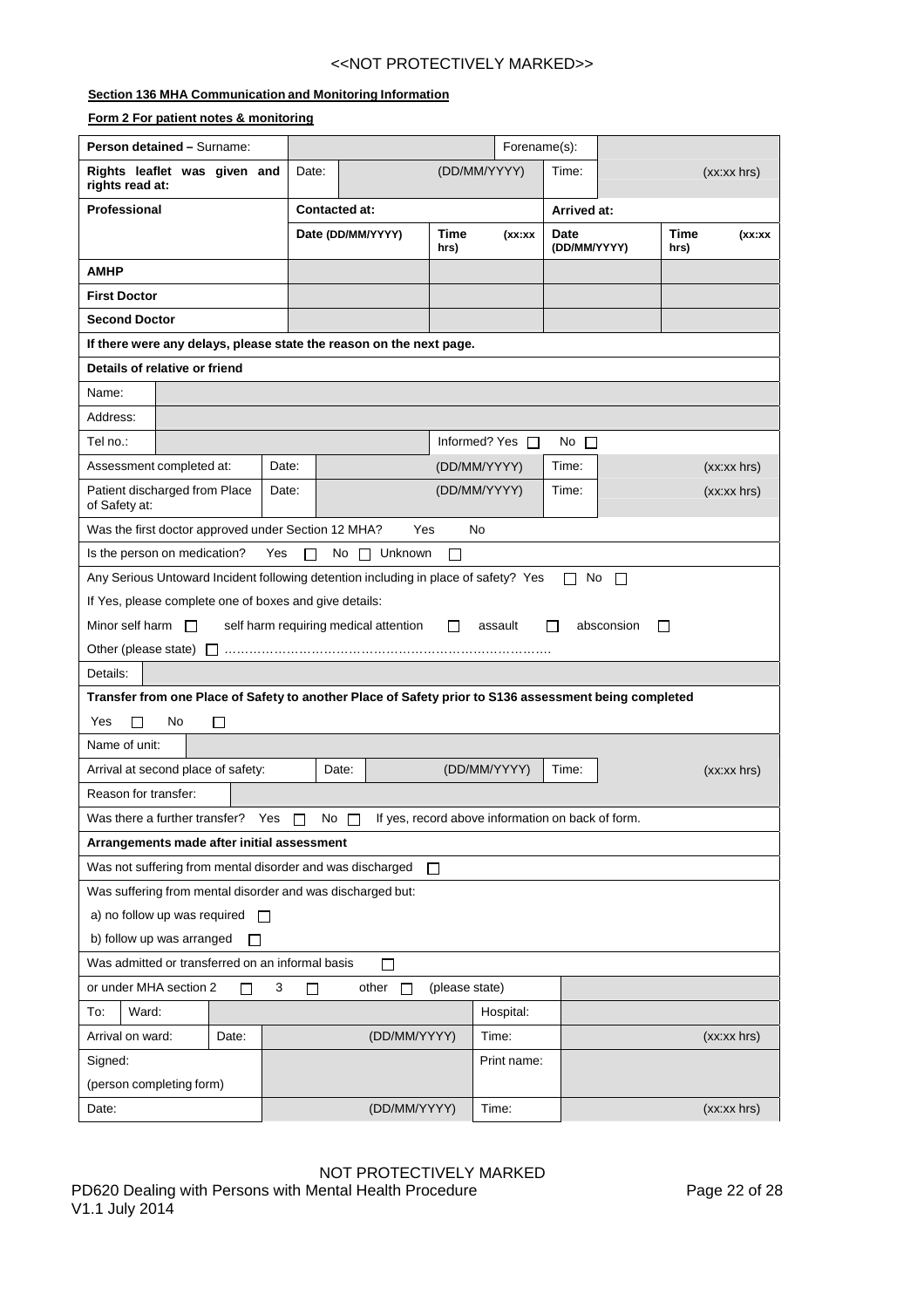#### Optional

#### Notes of incident/arrest

. . . . . . . . . 

#### Other information

#### **Current medication**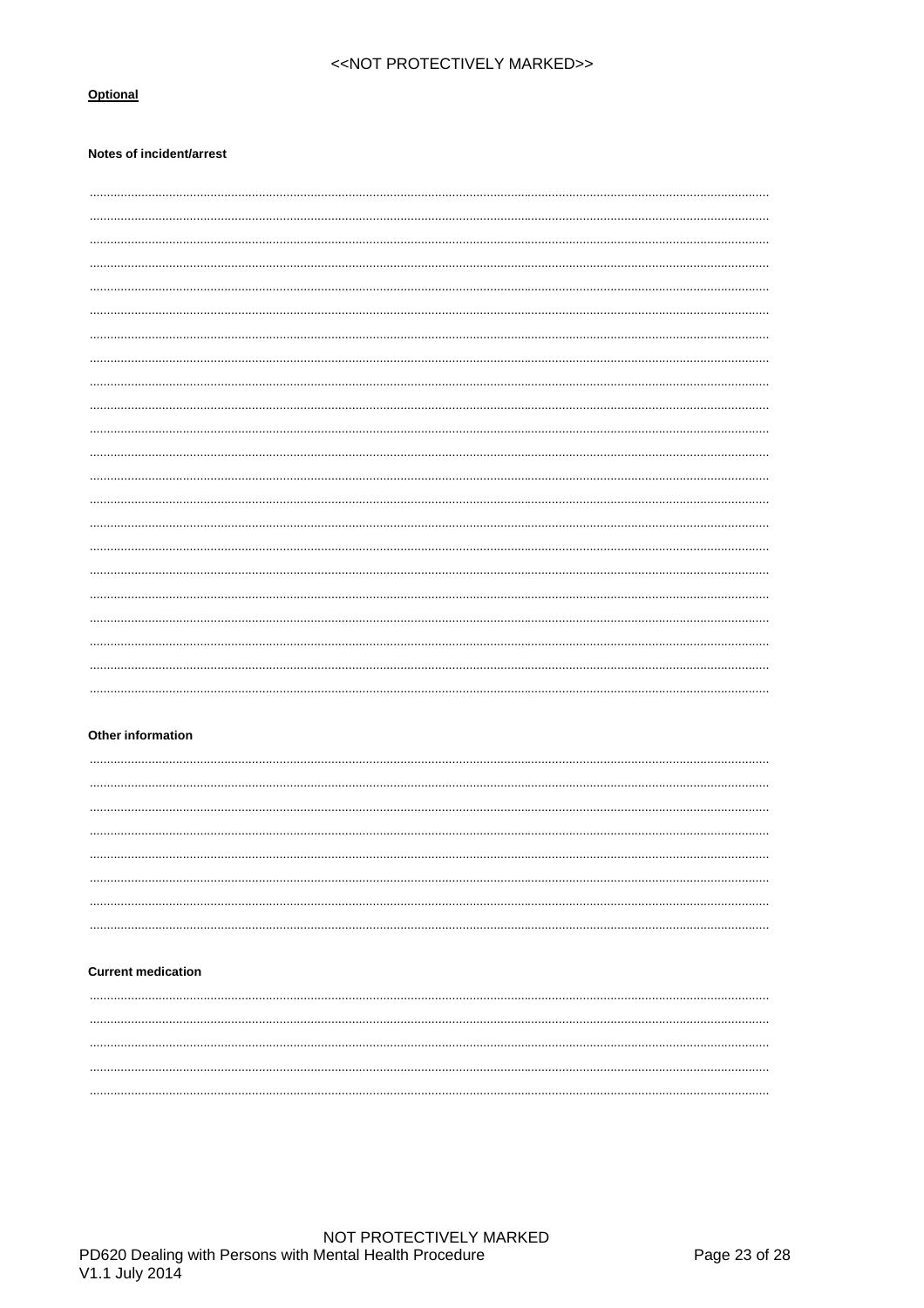#### Full list of all police and private witnesses who can provide evidence

| <b>Witness 1</b> |  |
|------------------|--|
|                  |  |
|                  |  |
|                  |  |
|                  |  |

#### Witness 2

#### Notes made at scene

| hrs)             |  |  |  |  |
|------------------|--|--|--|--|
|                  |  |  |  |  |
|                  |  |  |  |  |
|                  |  |  |  |  |
|                  |  |  |  |  |
|                  |  |  |  |  |
|                  |  |  |  |  |
|                  |  |  |  |  |
| Other references |  |  |  |  |
|                  |  |  |  |  |
|                  |  |  |  |  |
|                  |  |  |  |  |
|                  |  |  |  |  |
|                  |  |  |  |  |
|                  |  |  |  |  |
|                  |  |  |  |  |
|                  |  |  |  |  |
|                  |  |  |  |  |
|                  |  |  |  |  |
|                  |  |  |  |  |
|                  |  |  |  |  |
|                  |  |  |  |  |
|                  |  |  |  |  |

#### **GP** details

| From front sheet: |  |
|-------------------|--|
|                   |  |
|                   |  |
|                   |  |
|                   |  |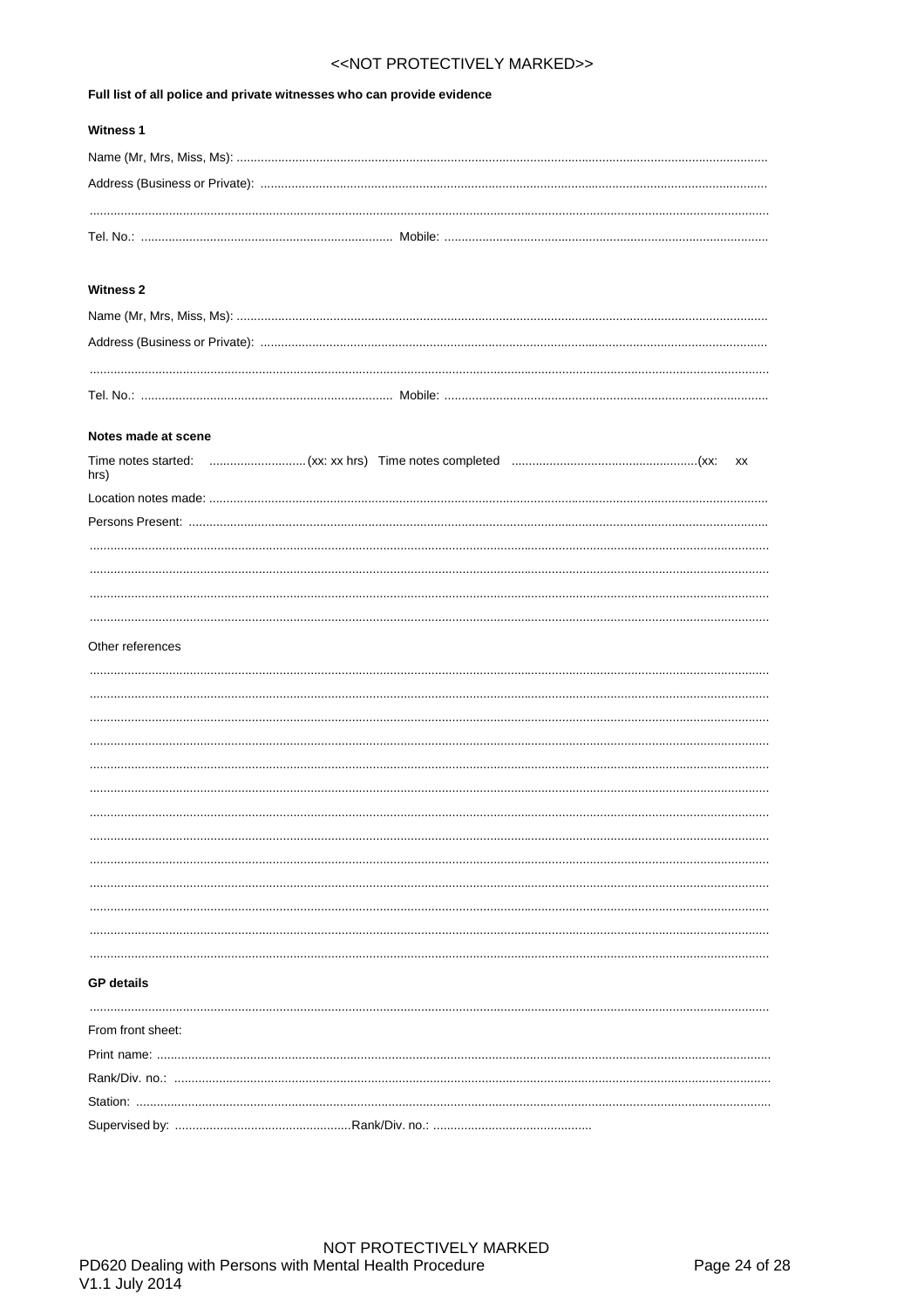| Section to be completed by person who detained the person on a S136<br>1)                                                                                                                |
|------------------------------------------------------------------------------------------------------------------------------------------------------------------------------------------|
| Area of work: Nottinghamshire<br>Oxfordshire<br>Redbridge<br>$\Box$<br>П<br>$\Box$<br>Was the form easy to use?<br>Yes $\Box$<br>No<br>$\perp$                                           |
|                                                                                                                                                                                          |
| Are there any other questions that you think that should be included on the form? Please list suggestions below                                                                          |
|                                                                                                                                                                                          |
| Any other comments                                                                                                                                                                       |
| Section to be completed by the staff member in the place of safety (duty S136 nurse or custody sergeant)<br>2)<br>Was the form easy to use?<br>Yes<br>No<br>$\mathbf{L}$<br>$\mathbf{L}$ |
|                                                                                                                                                                                          |
| Are there any other questions that you think that should be included on the form? Please list suggestions below                                                                          |
|                                                                                                                                                                                          |

Any other comments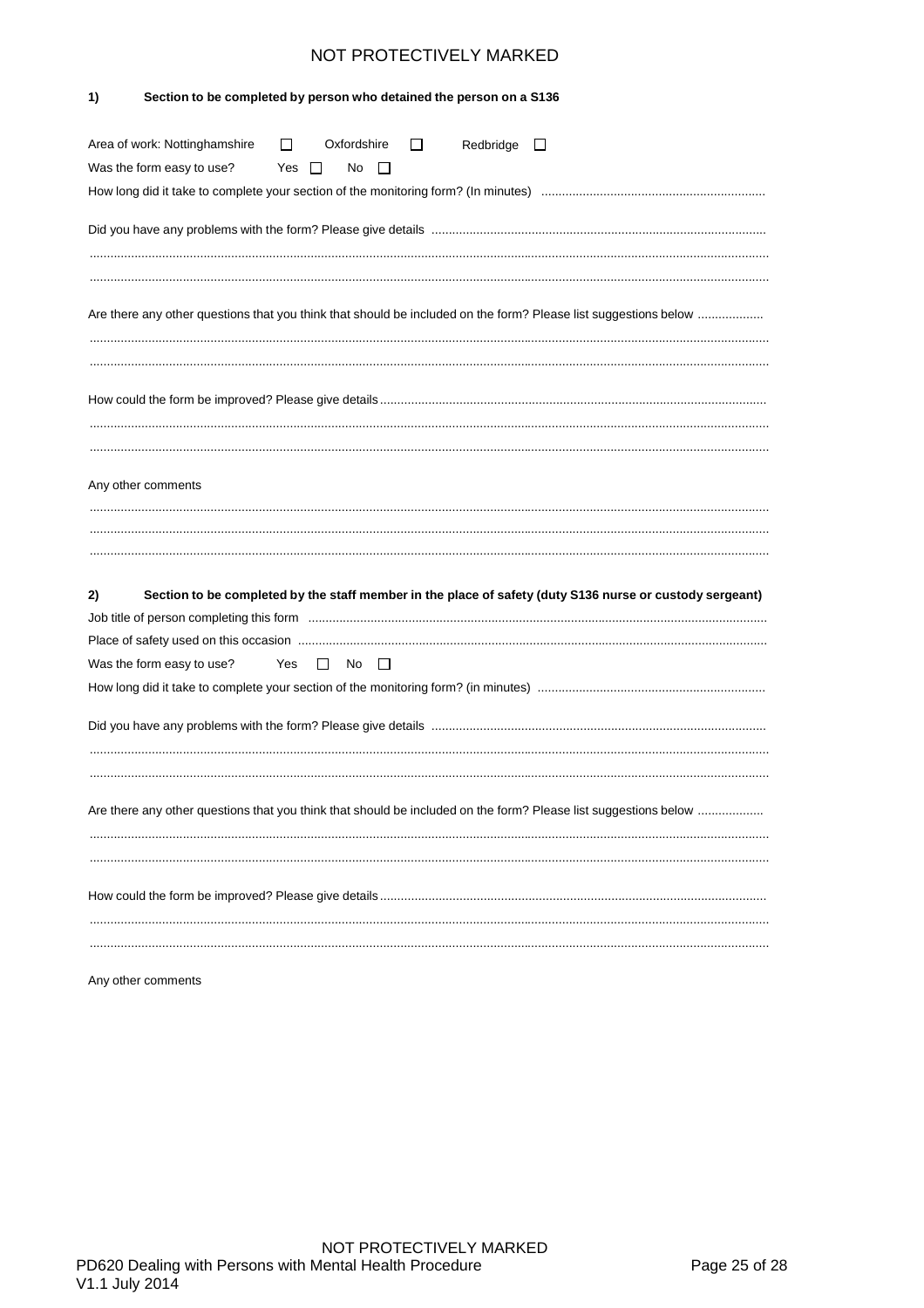# <span id="page-25-0"></span>**C) RMO STATEMENT**

| Procedure for communicating with CPS             | Agreed version                                                                                                                                                                                                                                                              |
|--------------------------------------------------|-----------------------------------------------------------------------------------------------------------------------------------------------------------------------------------------------------------------------------------------------------------------------------|
|                                                  | WITNESS STATEMENT<br>(CJ Act 1967, s.9; MC Act 1980, ss.5A(3) (a) and 5B; MC Rules 1981, r.70).                                                                                                                                                                             |
| Statement of:                                    |                                                                                                                                                                                                                                                                             |
|                                                  | Age if under 18: (if over 18 insert 'over 18') Occupation                                                                                                                                                                                                                   |
| believe to be true.                              | This statement (consisting of one page signed by me) is true to the best of my<br>knowledge and belief and I make it knowing that, if it is tendered in evidence, I shall be<br>liable to prosecution if I have wilfully stated anything which I know to be false or do not |
| Signature:                                       | <u>Date: Date: Date: Date: Date: Date: Date: Date: Date: Date: Date: Date: Date: Date: Date: Date: Date: Date: Date: Date: Date: Date: Date: Date: Date: Date: Date: Date: Date: Date: Date: Date: Date: Date: Date: Date: Date:</u>                                        |
| QB                                               |                                                                                                                                                                                                                                                                             |
|                                                  |                                                                                                                                                                                                                                                                             |
|                                                  | (approved under Section 12(2) of the Mental Health Act) for                                                                                                                                                                                                                 |
|                                                  |                                                                                                                                                                                                                                                                             |
|                                                  |                                                                                                                                                                                                                                                                             |
| Tick as appropriate                              |                                                                                                                                                                                                                                                                             |
|                                                  | The patient, at the time I make this statement, is fit for interview.                                                                                                                                                                                                       |
|                                                  | There are no clinical reasons now, nor were there any clinical                                                                                                                                                                                                              |
|                                                  | reasons at the time of the alleged offence, why consideration                                                                                                                                                                                                               |
| should not be given to prosecution in this case. |                                                                                                                                                                                                                                                                             |

 $\hat{\mathbb{Z}}$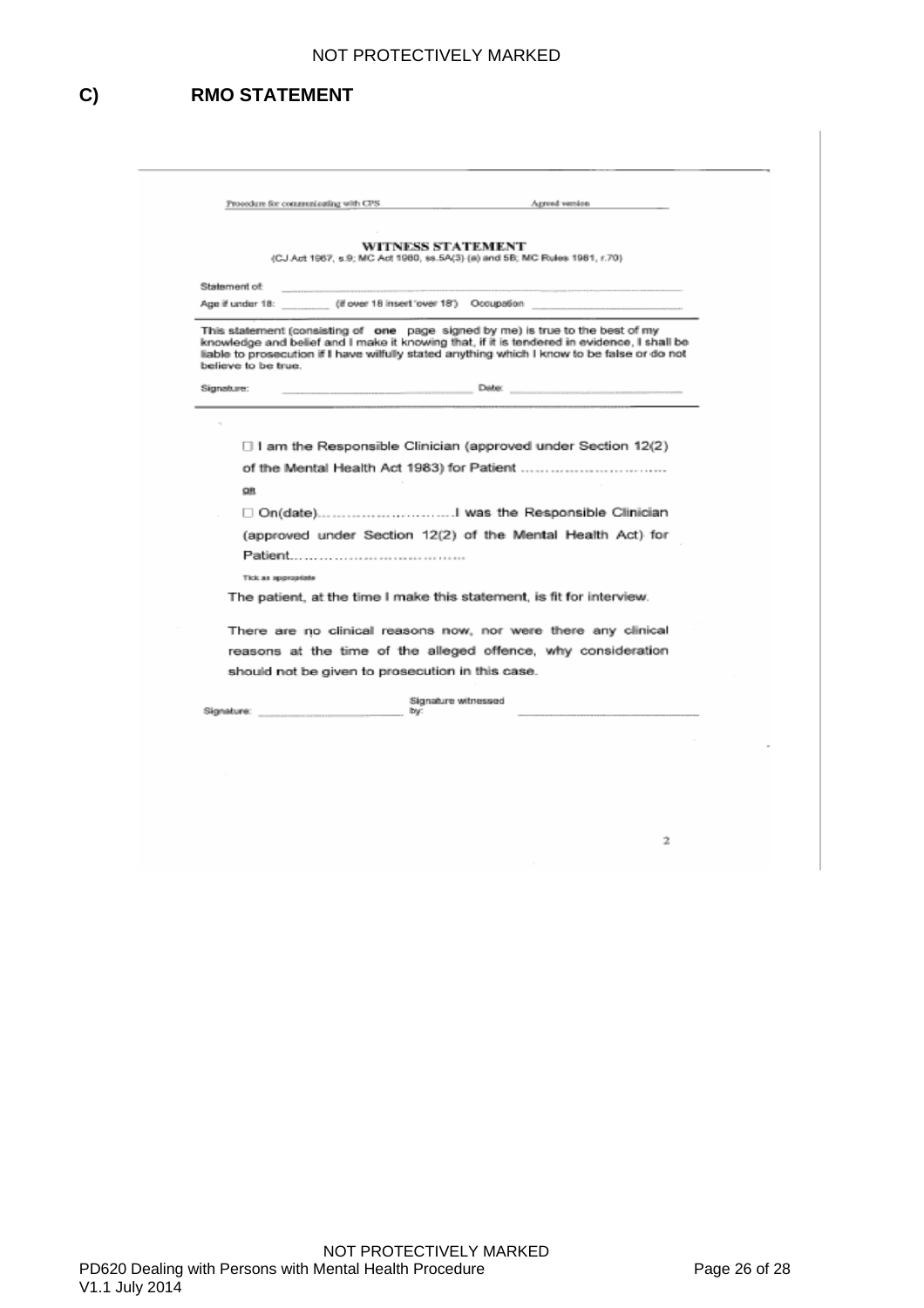# <span id="page-26-0"></span>**D) THE ROLE OF NOTTINGHAMSHIRE COMMUNITY FORENSIC TEAMS IN CUSTODY SUITES**

This NHS Trust Liaison and Diversion service operates in the County only, currently in Mansfield Police Station. The service may expand to cover all police custody suites in County and City, in due course.

The purpose of this service is to screen the profiles of all detainees, to identify those with Mental Health issues and to carry out Mental Health assessments, provide advice to Police and to the Court of appropriate and to signpost and facilitate onward referral and Police/Court disposal.

The service operates in line with Home Office recommendations (Reed 1992) to intervene at the point in the Criminal Justice System closest to arrest, i.e. at Police stations, to divert Mentally Disordered offenders from the Criminal Justice System, into Health and Social Care, or to enable progression through the criminal justice process, with access to Health and Social Care.

Assessments are likely to be carried out on detainees meeting the following criteria (recommended by Reed 1992)

- 1. Those known to have a history of mental health problems.
- 2. Those presenting as mentally disordered at arrest or during detention and causing some concern to custody staff and for arresting offices.
- 3. Detainees expressing ideas of self harm / suicide and/or ideas to harm others.
- 4. Those having committed serious offences: Murder, Arson, Grievous Bodily Harm/ S18 wounding etc.
- 5. Those arrested on suspicion of having committed Sexual Offences.

There is a misperception that the service exists to deal with S136 Adult Mental Health Act which is incorrect. The service can sometimes help with S136 by facilitating/ expediting the process. However on occasions where the Approved Mental Health Practitioner / FME / Psychiatrist are already aware of the case and on their way to the Police Station, the Nottinghamshire County Community Forensic Team will not become involved. This is because to do so can complicate the process and duplicate assessments for the detainee.

The role of the Medacs FME is to determine the detainee's fitness to be detained and interviewed. This is not a role of the mental health staff in the custody suite, although the team may offer an opinion around the necessity for Appropriate Adult presence.

The FME and Medacs nursing staff are not specialists in Mental Health. A Protocol exists between Medacs and the Police whereby the FME is called whenever any health issues are identified.

Medacs are always contacted to attend the suites when a detained person is arrested under the MHA or an assessment is required. However, the Community Forensic Team staff who work in custody suites are specialists in Mental Health and should always be consulted where there is a concern around mental health (exception is S136 MHA) during the teams operational hours.

A Protocol is in existence detailing the operational procedure for the service.